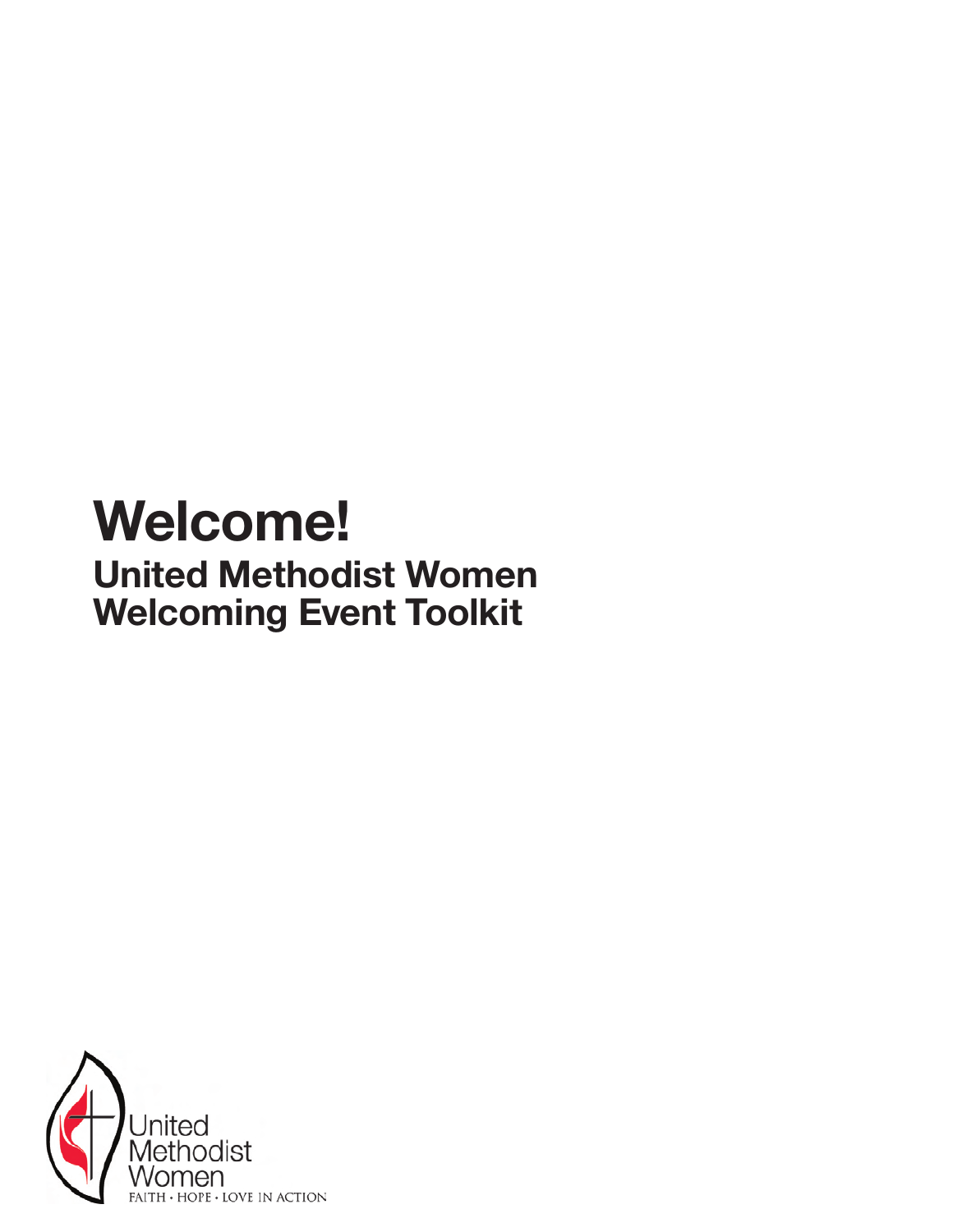### **Table of Contents**

| 21 |
|----|
|    |
|    |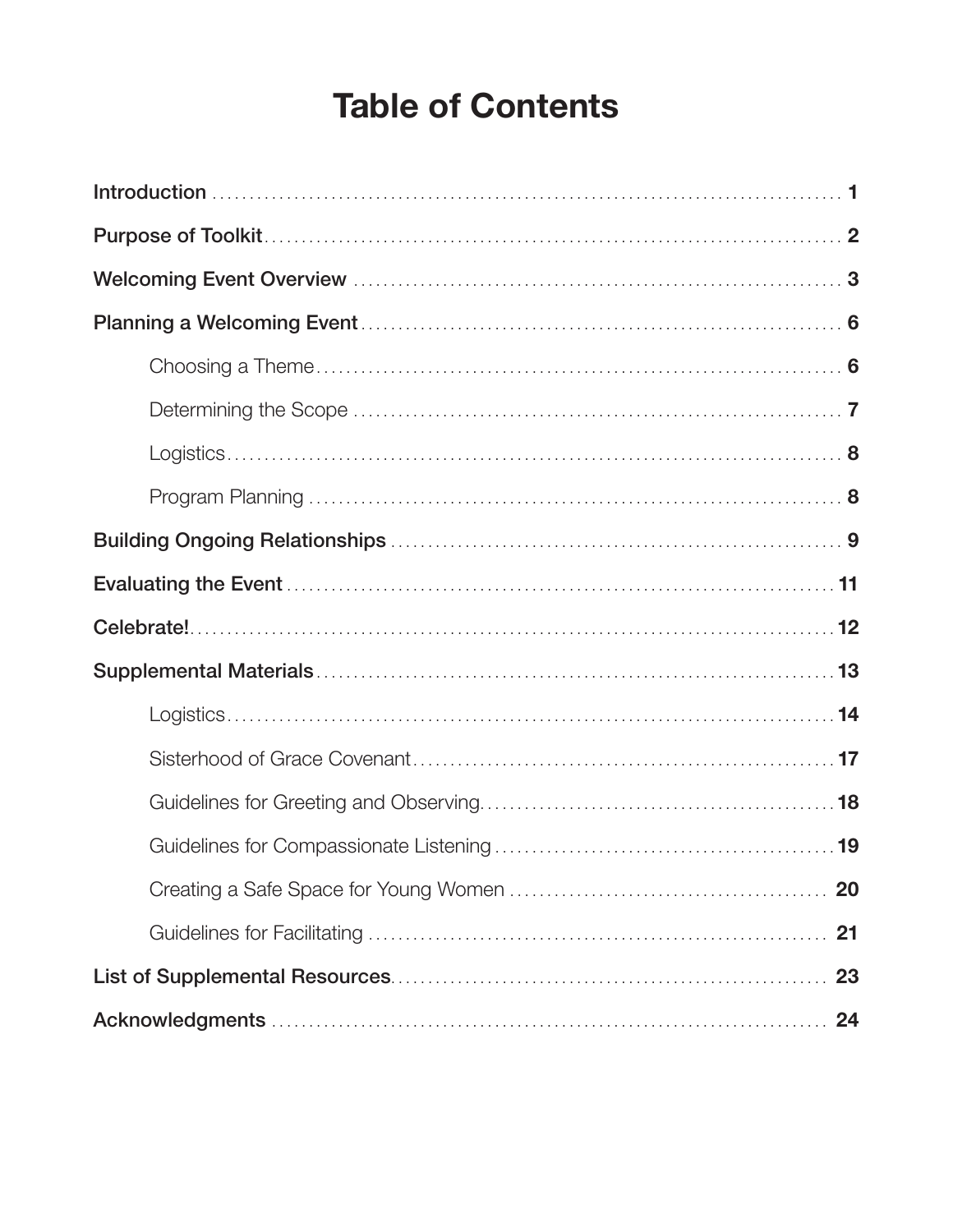### Introduction

United Methodist Women members are steadfast in our PURPOSE. We organize for growth to continue mission to women, children and youth. In Acts 2, the early church was devoted to growing in Jesus Christ, meeting needs and joining in fellowship. As a result their numbers grew. Devotion, fellowship and attention to needs of women, children and youth are central to United Methodist Women's growth.

After two years of prayer, research, discernment and design, we are ready to offer a membership development initiative to help United Methodist Women members engage more women. This initiative involves local, district, conference and national levels working together to create a welcoming space by focusing on potential members' interests, sharing United Methodist Women's work and building relationships.

#### Acts 2:44-47

*All who believed were together and had all things in common; they would sell their possessions and goods and distribute the proceeds to all, as any had need. Day by day, as they spent much time together in the temple, they broke bread at home and ate their food with glad and generous hearts, praising God and having the goodwill of all the people. And day by day the Lord added to their number those who were being saved.*

Membership growth also means retaining current members. We need to engage all women, whether prospective, new or existing members. It takes four or more times of engagement before a woman identifies as a United Methodist Women member. Once she's a member, she's focused on making a difference in her community and beyond.

This toolkit guides you through welcoming, engaging and building relationships with all women: prospective, new and existing United Methodist Women members. We pray your group is ready to radically welcome more women and proceed in prayer and action as you use this toolkit.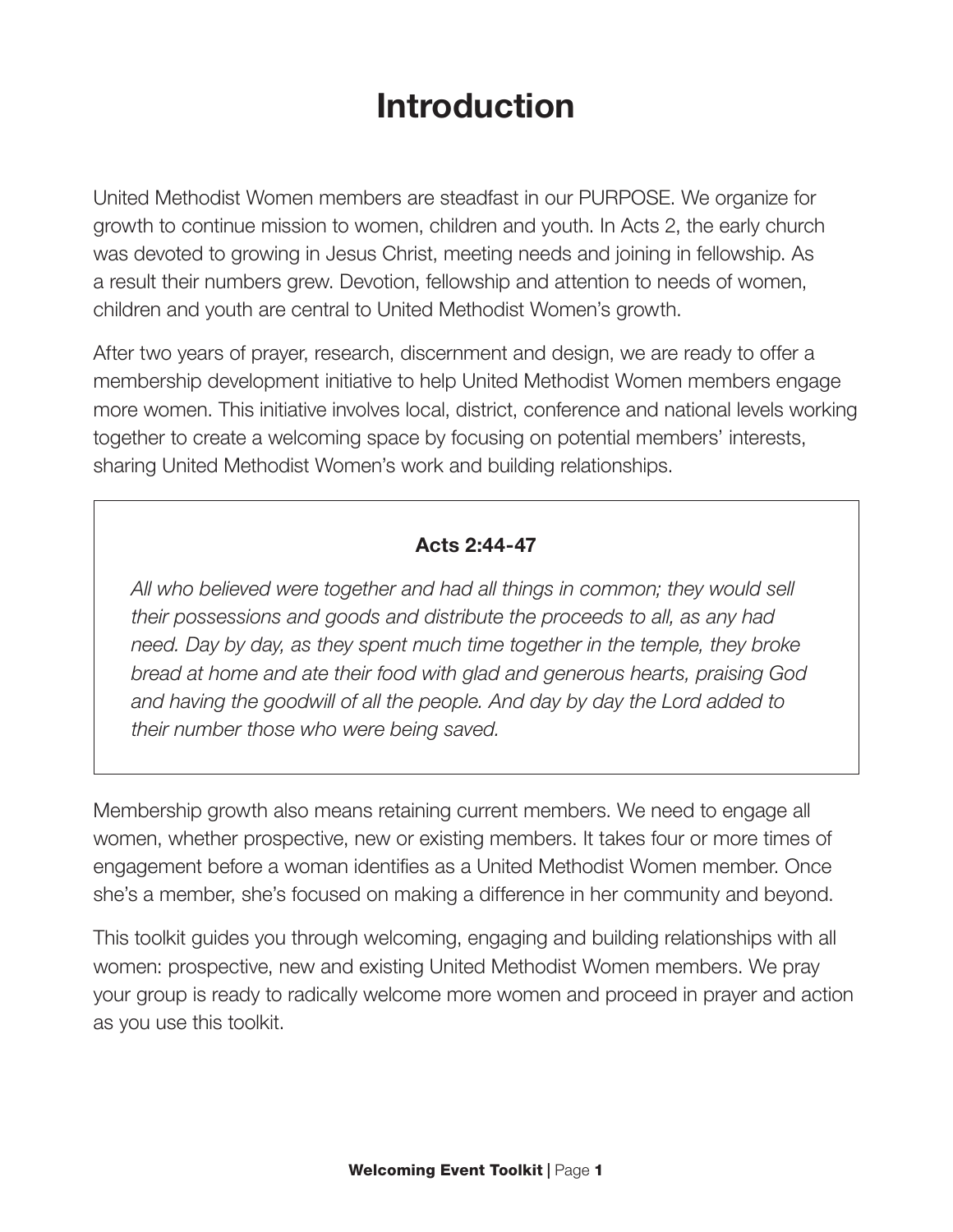### Purpose of Toolkit

United Methodist Women is a supportive community. Members develop relationships at all levels of the organization, but especially locally. United Methodist Women is not a social club—it is an organization of women who seek to know God more fully and participate in mission. We want to invite more women to join us.

This resource is for those who want to reach women who aren't involved in United Methodist Women. It will help you host welcoming events that engage potential and existing members and offer exciting and inspiring content and opportunities for learning and relationship building.

The material can be used in any order. Planning may take a few hours. Be inclusive, and make sure every planning team member has a chance to share and give ideas. This toolkit exists to help you reach out and welcome new women and retain existing members. Its purpose is twofold: welcoming and fellowship. Bringing new women into United Methodist Women involves both.

Let's begin!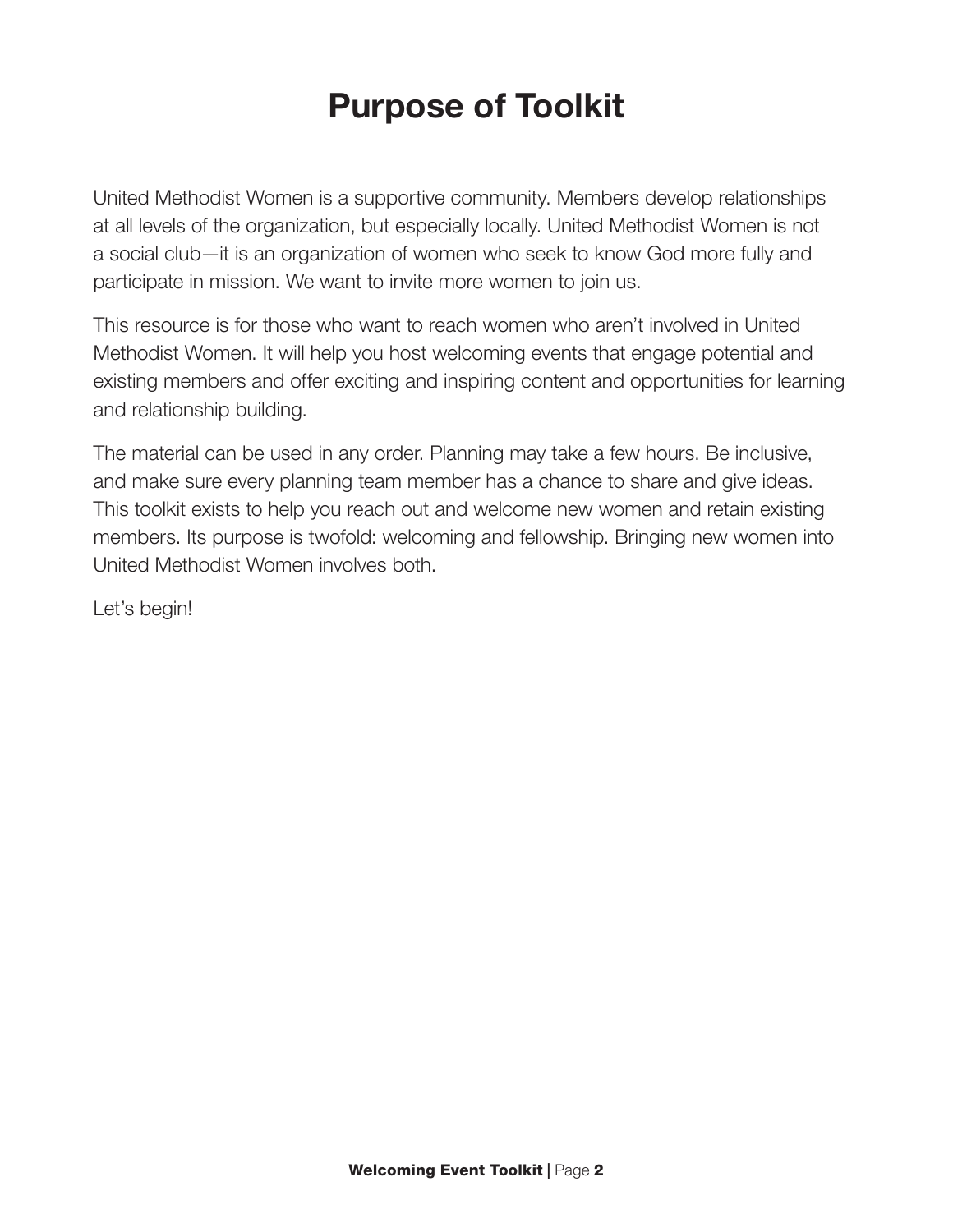## Welcoming Event Overview

The welcoming event includes four segments and should take about two hours:

- Inspiration
- Learning Together
- Learning From One Another
- Wrap-up

### Inspiration

This segment sets the tone of the event. Women will be inspired and feel a sense of belonging. This creates the foundation for the other segments.

### Welcome and Housekeeping

Welcome attendees, share an overview of the gathering and determine expectations. Let women know where the exits and bathrooms are and anything else they need to know for their safety and well-being. If the event will be addressing issues that may be difficult, make sure you have compassionate listeners and introduce them.

Share a captivating story related to the event's theme. The story can be told through a speaker, United Methodist Women-related video, **response** article, TED Talks video, etc.

### **Reflection**

Connect the theme to the people in the room. Maybe pose a question for them to think about or reflect on scriptural references.

### Learning Together

This segment builds common knowledge. Depending on the theme you've chosen, share basic definitions and statistics. Everyone should feel a personal connection to the theme and to one another. If the theme relates to a United Methodist Women advocacy issue, be sure to discuss the root causes.

### Participant Interaction

What is being addressed? How will you engage participants? Be sure to invite responses and questions. You might ask people to share their own examples.

### Learning From One Another

This segment builds relationships and creates a safe environment in which new people will feel free to share what they are doing and what they need.

### Small groups

Invite women to break into smaller groups based on their interests. In small groups they share and get to know one other. Know your audience. If inviting women from outside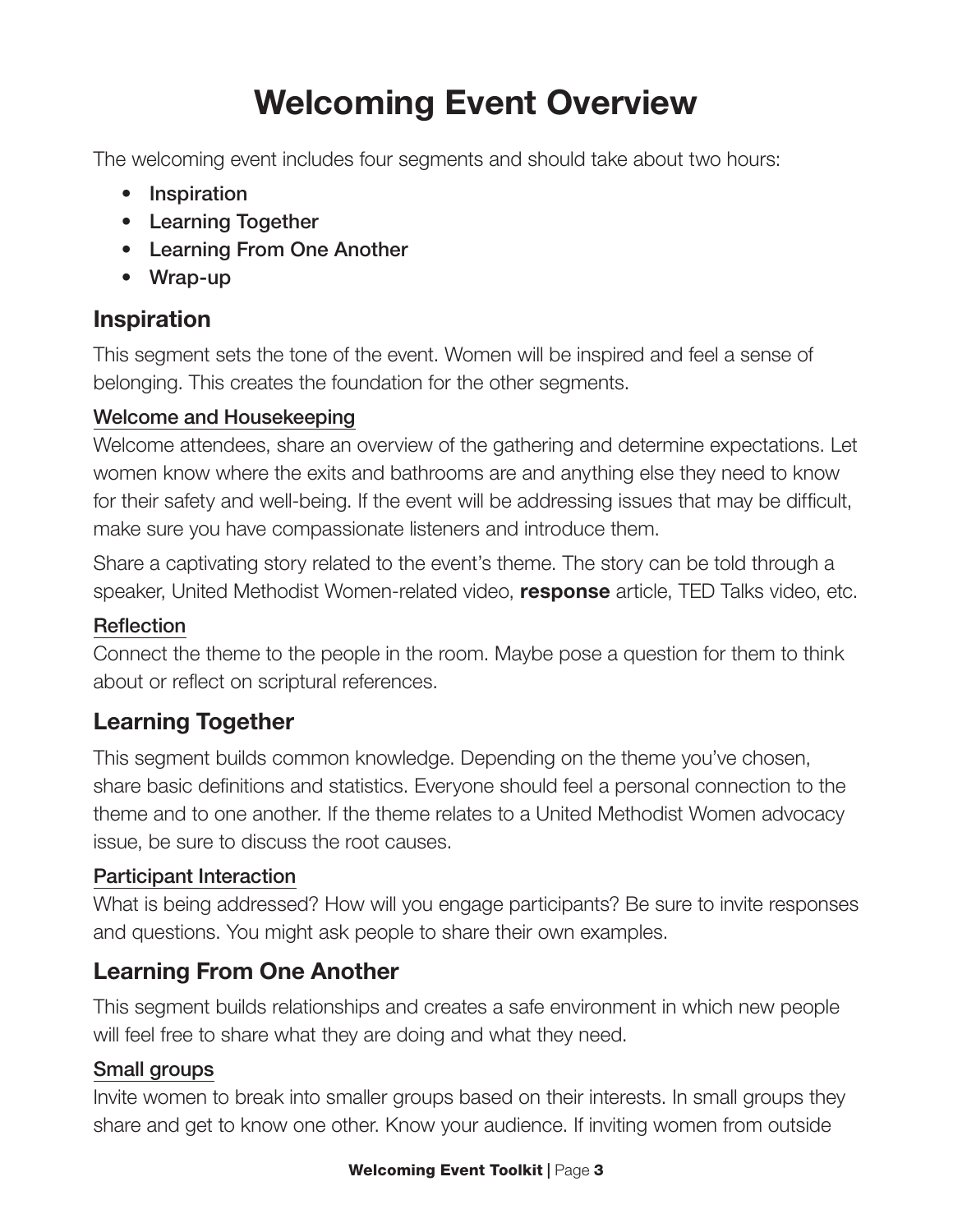your group or church, remember that they will have different expectations. Consider having group facilitators to ensure everyone is engaged.

Establish a covenant for sharing, and share around a person's experience: What has been helpful to me? What would have helped me?

Listen to what people are sharing—this might be an opportunity to follow up for future events. Also, if discussing a difficult issue, be sensitive to not having all the answers and remember that every person's situation is unique.

Allow time for participants representing the multiple smaller groups to report back.

Establish a covenant for sharing, such as the following:

- Listen deeply and actively: Respect others when they are talking.
- Share space: If you think you are talking too much, you probably are.
- Speak from your own experience instead of generalizing: Use "I" instead of "they," "we" or "you." Don't invalidate someone else's story with your own spin on their experience; instead share your own story.
- Participate to your level of comfort but realize everyone's growth occurs when each person's voice is heard.
- Be aware of body language and nonverbal responses that are disrespectful and can speak as loud as words.
- Respect confidentiality.
- Expect unfinished business, both discomfort and joy.

### Wrap-up

The goal of this segment is to (1) summarize results of fellowship; (2) share any next steps planned; (3) share upcoming opportunities for participants to engage with your unit, church or community; (4) promote upcoming United Methodist Women gatherings and introduce key persons with whom newcomers can connect.

### Recap and Follow-up

Summarize what was shared among the groups. Share resources related to the event's theme so that participants can expand their knowledge and deepen their passion.

Before the event, make plans to follow up with each attendee and assign the team members to the task. Assure newcomers that there will be follow-up with each attendee. Extend a very personal response to those who came so they understand this is a supportive fellowship of women and that is what you are seeking to deepen.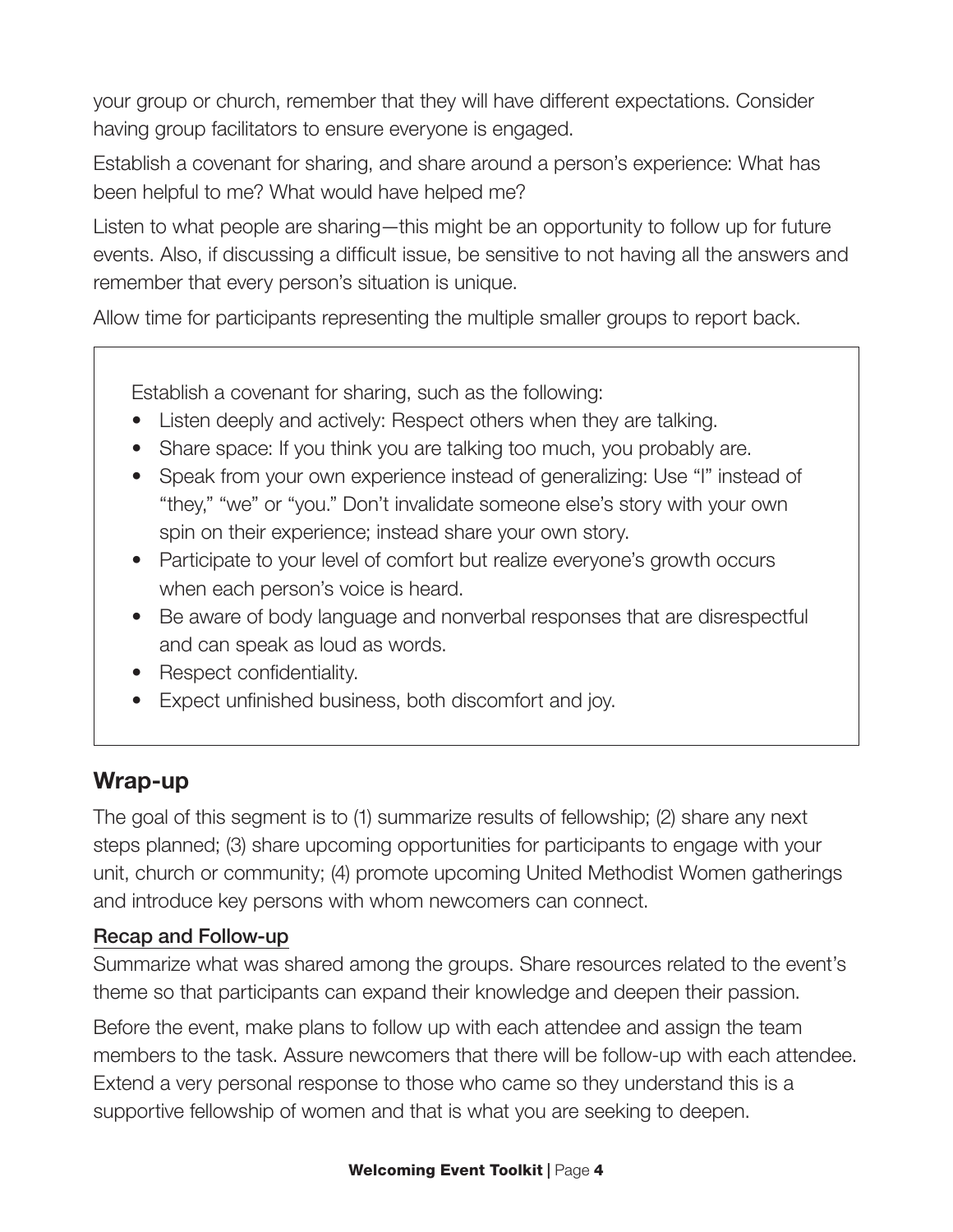Share opportunities for upcoming events or other engagement with United Methodist Women in the local congregation and beyond (district or conference event). Create such opportunities if necessary.

Be sure to share that this event was planned by United Methodist Women. If anyone is interested in learning more about United Methodist Women, direct them to the person(s) assigned this task.

Consider displaying books from the Reading Program that are relevant and copies of any resources that address the theme. Provide copies of *United Methodist Women News*, membership brochures, response magazine and similar resources.

#### **Blessing**

Offer a prayer or closing litany that affirms the theme/occasion.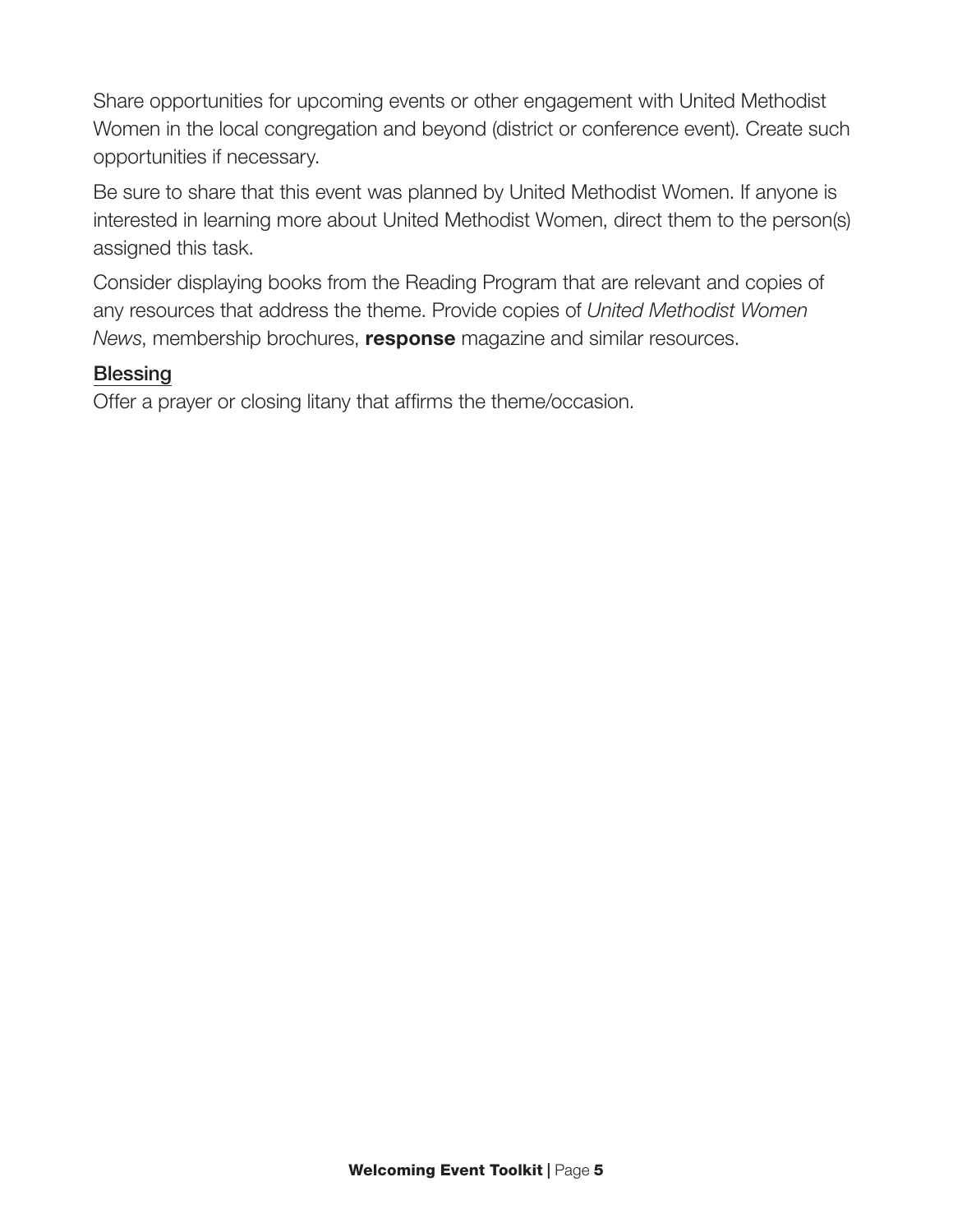## Planning a Welcoming Event

### Choosing a Theme

Exploring and naming the theme helps you narrow the audience. This is OK, because not all women can be reached with one event. Here are guiding questions to help you choose a theme. (You do not need to answer all of the questions.)

- What is going on in the lives of our church members?
- What is going on in our community (neighborhood, school district, county, state, etc.)?
- What might be the impact in our community if we had more events around 2
- What do we wish would happen at this event?
- What sort of impact do we think a gathering on \_\_\_\_\_\_\_\_\_\_\_ theme would bring us?
- What do the women in our church/community care about, wish for or want to see happen?
- Ask this question individually for silent reflection and then invite group members to share with one another: What is a major issue that has impacted me/my family/my community the past few years? Together: What might this mean for our group?
- What resources are needed in our community?
- What would have to change or what would have to happen in order for someone to attend an event around our chosen theme?
- What and who do we want to see at this gathering and why? Make this list individually and then combine with the group. In general, what do newcomers want to see? What do existing members want to see?
- What other gatherings have we and women in our community attended and why?
- How might our assumptions about United Methodist Women meetings (pro and con) influence how we develop this gathering?
- What would be needed after our welcoming event to bring newcomers back?
- Who and how will we continue relationship building?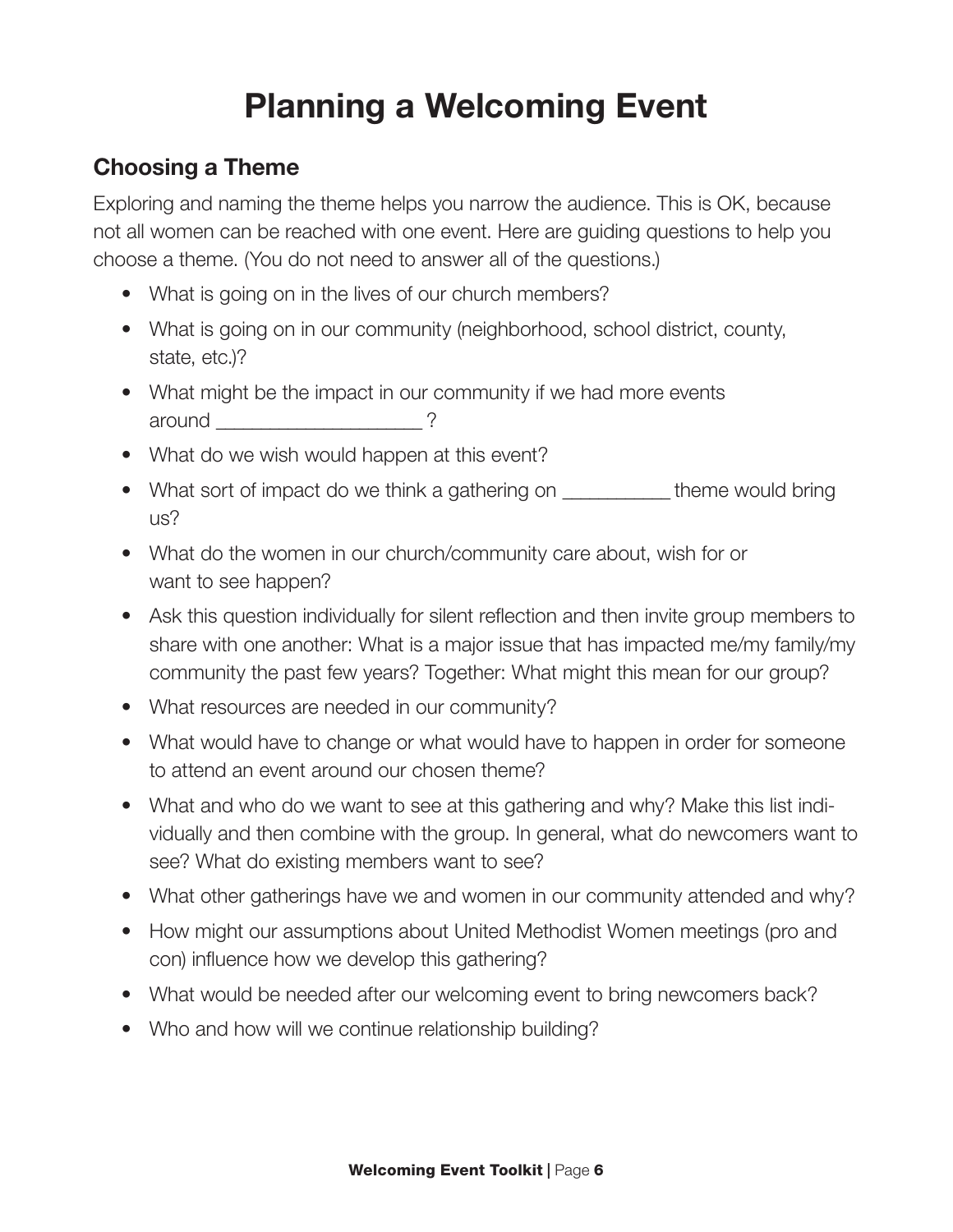### Planning Teams

Consider creating teams to plan your welcoming event:

- Research team: Explores questions for choosing a theme and determining the scope of the event.
- Logistics team: Works with the research and program teams in coordinating logistics.
- Program team: Works with the research and logistics teams to develop the program using the outline in the "Welcoming Event Overview" section and to plan the event itself.

### Possible themes:

- Dealing with loss.
- Planning for retirement.
- Money and values—personal finance.
- Growing spiritually and maintaining Christian values in the workplace.
- Military relationships or military personnel returning to the community.
- Inclusivity—explore changing community dynamics.
- Listening sessions—hear ideas for new circle or subgroup interests, like reading, crafting, praying, learning from mission, writing our mission personnel, etc.

Keep in mind that brainstorming a theme should embrace your experience, flexibility and values. It should not be overwhelming. Choose just one theme. If there is enthusiasm and lots of ideas, choose one and keep other ideas in mind for future events. Remember, you should host more welcoming events as you explore interests of women you want to encourage to join you.

### Determining the Scope

Once you have decided on the theme, determine the scope. How narrow do you want the theme to be? Think about how much content you can cover during your time. You cannot cover every part of a complicated community issue in one event. The welcoming event is introductory. You may plan to have a follow-up meeting to go deeper into the theme, or you may just incorporate it in future programming.

Questions to consider:

• Should we plan the event as part of a series? What other opportunities can we link to or invite women to?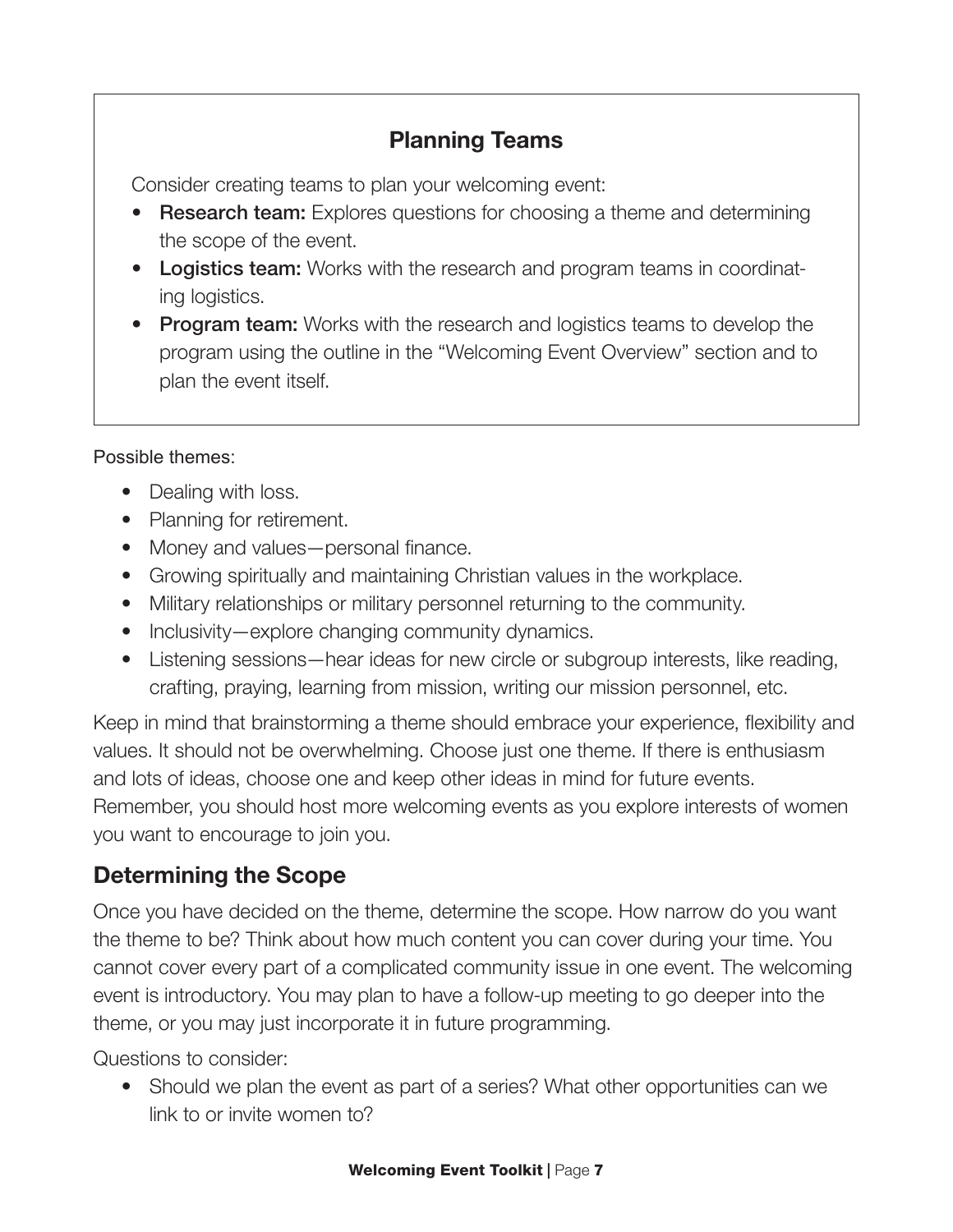- How do we tie in mission in our community? What is happening at my kids' school? Is there alcohol or drug abuse in the community, domestic violence, etc.?
- How do we identify the issues of our community?
- How do we figure out the root causes of these issues?
- What can we offer to support, help to change?
- What are we working on already? What do we need to do this work?
- What are we struggling with, and what do we need to help with that?

We seek relationships. We can help build new relationships based on mutual interests and experiences that then link with our local ministries.

### **Logistics**

Now that the theme and scope have been determined, you need to answer the where, when, who, what and how. See "Logistics" in the Supplemental Materials section for guiding questions for planning this and future events.

### Program Planning

Consider the welcoming event program and what is needed to help participants get what they need and expect (smoothly). Follow the steps in the Welcoming Event Overview section, and also consider the following:

- Developing a covenant for sharing. See "Sisterhood of Grace Covenant" in Supplemental Materials.
- Providing compassionate listeners in case discussions cause discomfort or bring up painful memories. See "Guidelines for Compassionate Listening" in Supplemental Materials.
- Identifying a facilitator to keep the event moving and on schedule. Facilitators may be needed for small group discussions as well. See "Guidelines for Facilitating" in Supplemental Materials.
- Identifying observers to watch, listen and share observations in the event debriefing. See "Guidelines for Greeting and Observing" in the Supplemental Materials.
- Reviewing protection policies for children, youth and vulnerable adults. See "Creating a Safe Space for Young Women" in Supplemental Materials and consult your conference Safe Sanctuaries policy.
- Supporting the development of new subgroups or circles that may come about based on interests shared at this event.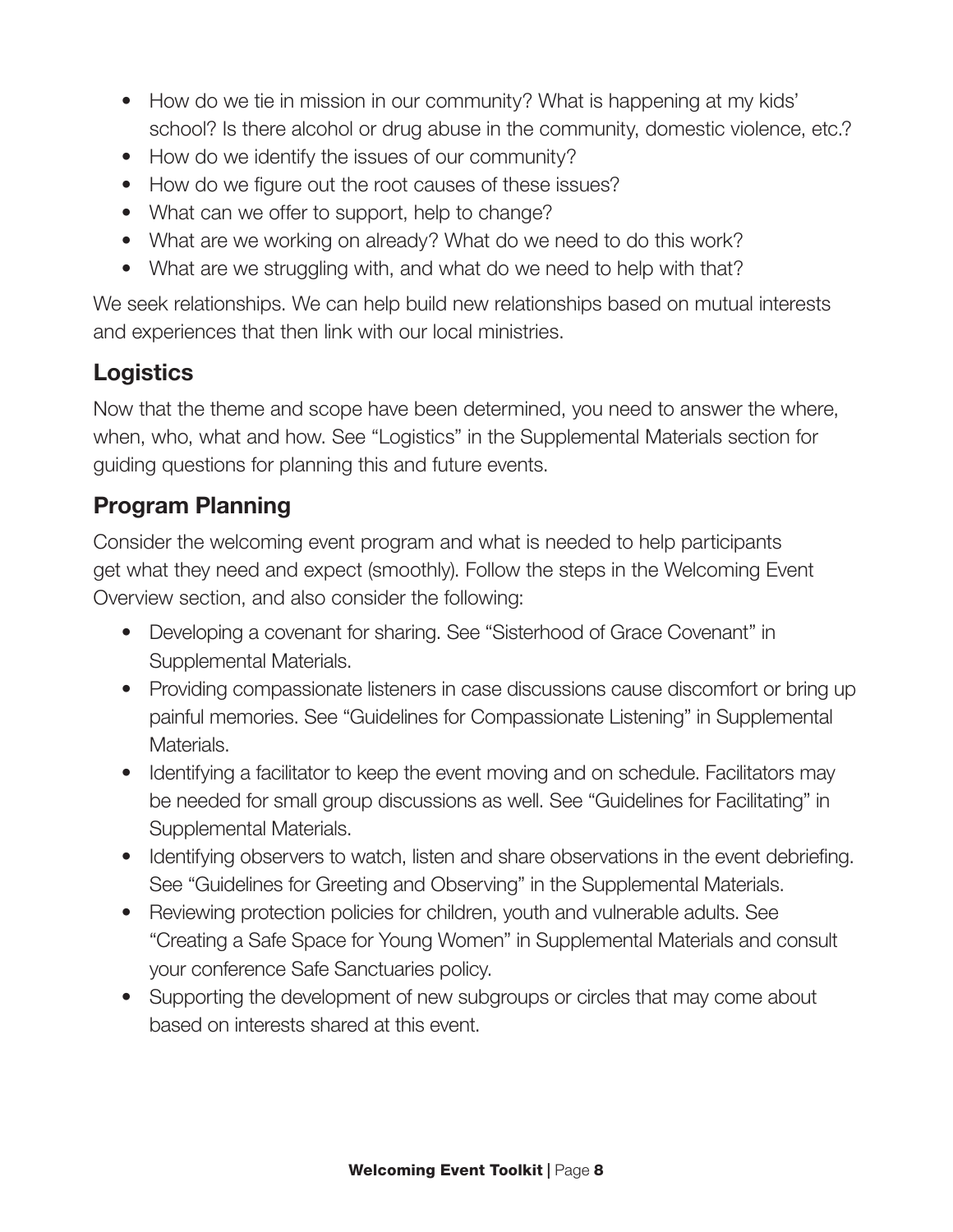# Building Ongoing Relationships

Building relationships is the *most important* part of making your event successful. Keep in touch with those who attended. Your genuine interest in the women who attended is part of supportive community both within and outside United Methodist Women. This event is designed to provide an entry into the fellowship of the local unit. Personal contact should continue so relationships can build. New women will want to join in our creative, supportive fellowship, membership and mission.

#### Suggested process:

- Compile attendance list from the RSVP list or a sign-up sheet as attendees arrive. Be sure to let attendees know that you are collecting their information so you can contact them after the event. Also let them know how you will be contacting them mailing, e-mail, phone call, etc.—and that they can opt out if they do not want to be contacted. Any information collected may not be shared beyond those team members following up with attendees.
- Do not send chain e-mails. Use personal e-mails sent from one person to one other person.
- Make a prayer list of whatever concerns were voiced during the event so that ongoing prayers can be offered. Members who can't attend the event can join in the prayers. Remember shut-ins and nursing home members for prayer partners—they may not be physically present, but their spiritual presence can be felt in a profound way.
- Plan engagement opportunities for follow-up interaction after the event.
- Let attendees know about response magazine articles related to the theme, or if the United Methodist Women website has a related article. Suggest books from the Reading Program, and share readings from the Prayer Calendar.
- Help women connect. Post invitations on the national United Methodist Women Facebook page or especially the conference, district or local unit Facebook page. Similarly connect women to the unit website or newsletter, if applicable.
- Send out "save the date" cards for upcoming gatherings, offer rides and carpooling.
- Send thank-you notes to leadership and special guests but also to each newcomer for attending.
- Invite attendees to future volunteer opportunities even if they have no interest in attending unit meetings. Anyone can share in the good work done by United Methodist Women for mission. Remember, membership is not required for participation.
- Follow up and follow through on anything that was promised during the event.
- When connecting after the event, do not contact attendees too often—you don't want to overwhelm or annoy anyone.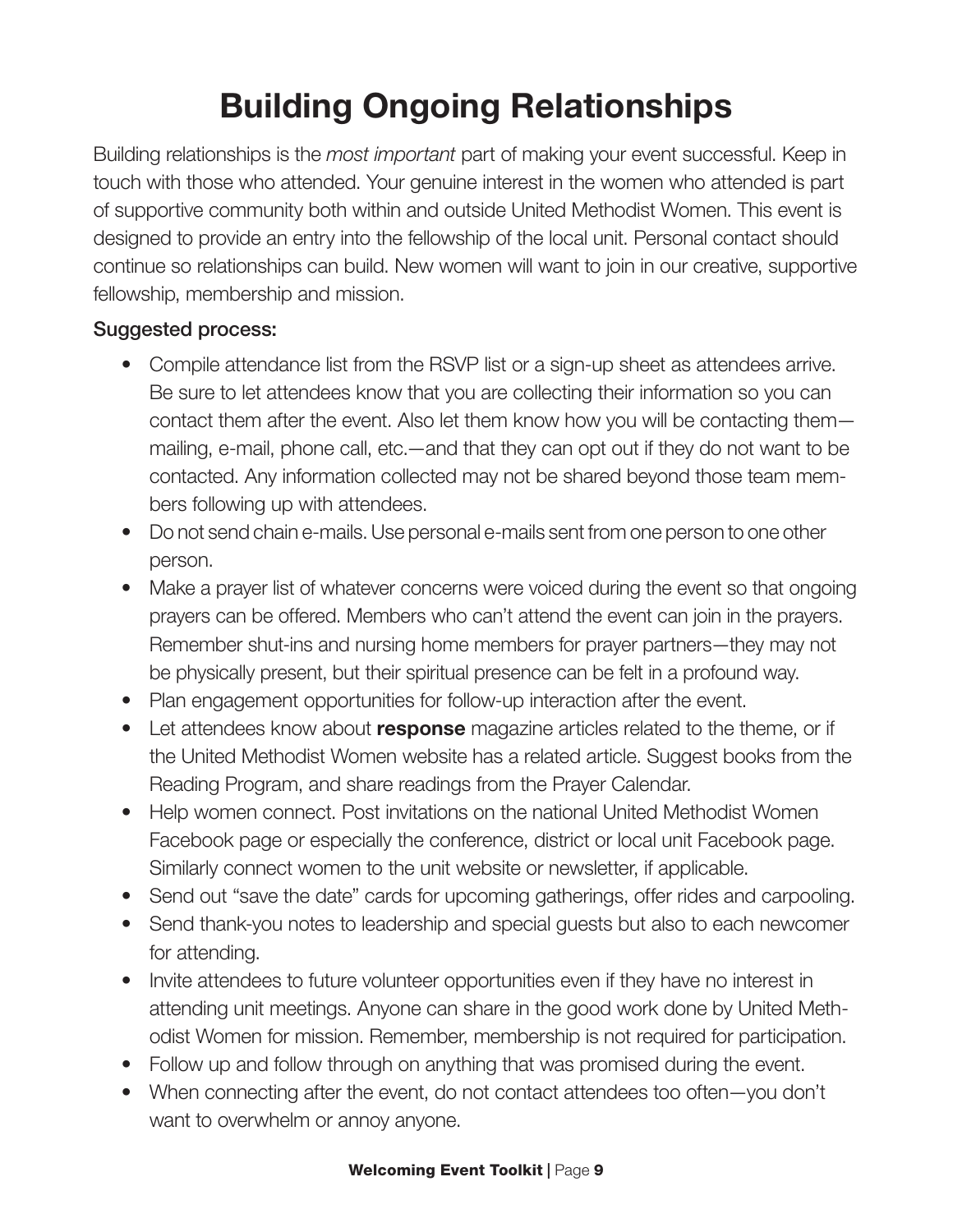- Planning team members can call a newcomer they met at the event and thank her for coming. If she's open to it, ask her what she thought of the event. Don't be pushy—she's allowed to not enjoy the event. Be sensitive to that, apologize that it wasn't what she needed, and tell her you hope she might try a different event in the future. Seek out her interest(s).
- Plan personal invitations to future events. People making the follow-up calls can extend future personal invitations.
- If you put out a sign-up list with suggested topics for future events or volunteer opportunities, the planning team will need to follow through in connecting with those who expressed interest.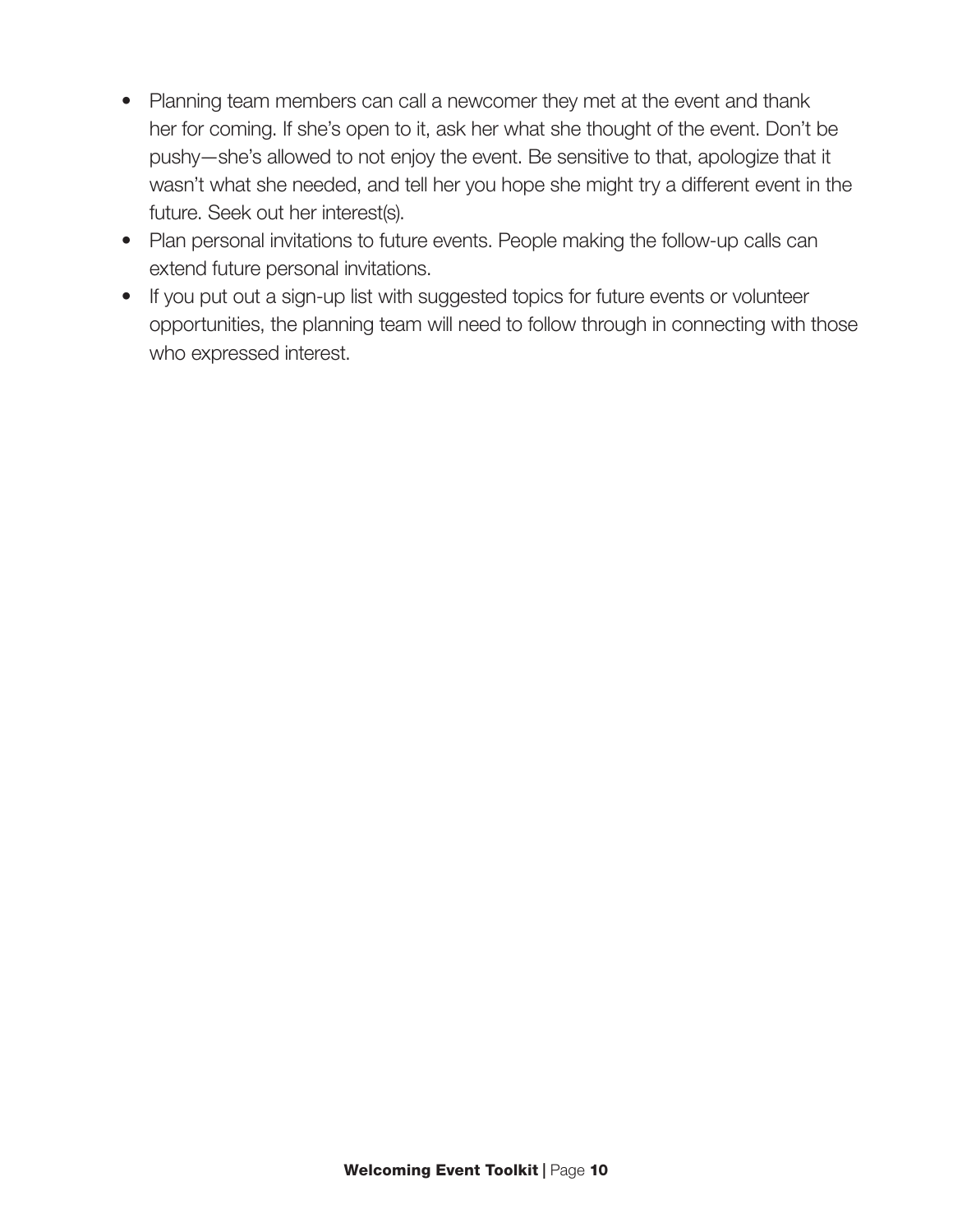## Evaluating the Event

Consider how to receive feedback from the event attendees, either on-site or as part of the follow up.

#### General evaluation questions:

- What went well?
- What did not go well?
- How effective was the event in attracting new women?
- What could have been done differently?
- How can we build on this event? What did we put in place to follow up with?
- Did the event reveal opportunities for future event(s) or more work with this specific demographic or interest?

#### Be sure to ask the observer(s):

- Where was the energy in the room during the event? Talk about this in the follow-up.
- What are the needs that came up?
- Identify places where you did well. What areas could have been improved?

You may consider having the unit give newcomers gifts such as the Prayer Calendar or a response magazine subscription.

Keep at it! Your first event may not meet all your expectations, but try again based on feedback from your evaluations and overall observations.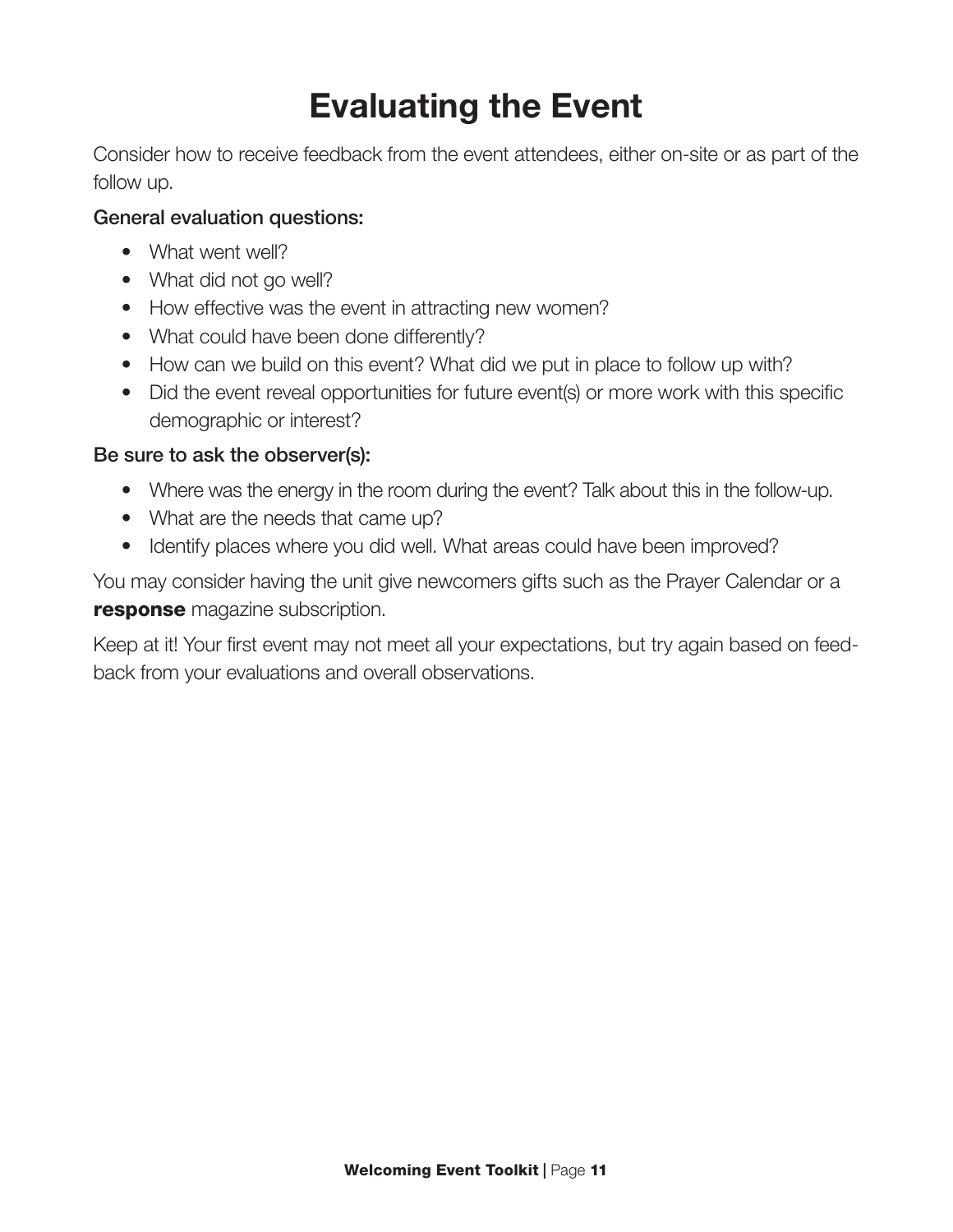## Celebrate!

Celebrate the completion of your welcoming event. Together you planned and implemented an opportunity to open your unit to women in your church and community. The event's success depends on what you do now. It may have just been something to try once and use the information to change how you do things in your unit going forward. Or it may be one of many events you will host to continue to open your unit to others. Either way, having a new person attend has provided you with an opportunity to widen the circle of fellowship. Embrace that, and embrace her (or them).

Enjoy the possibility of growing! Pray together and keep doing mission!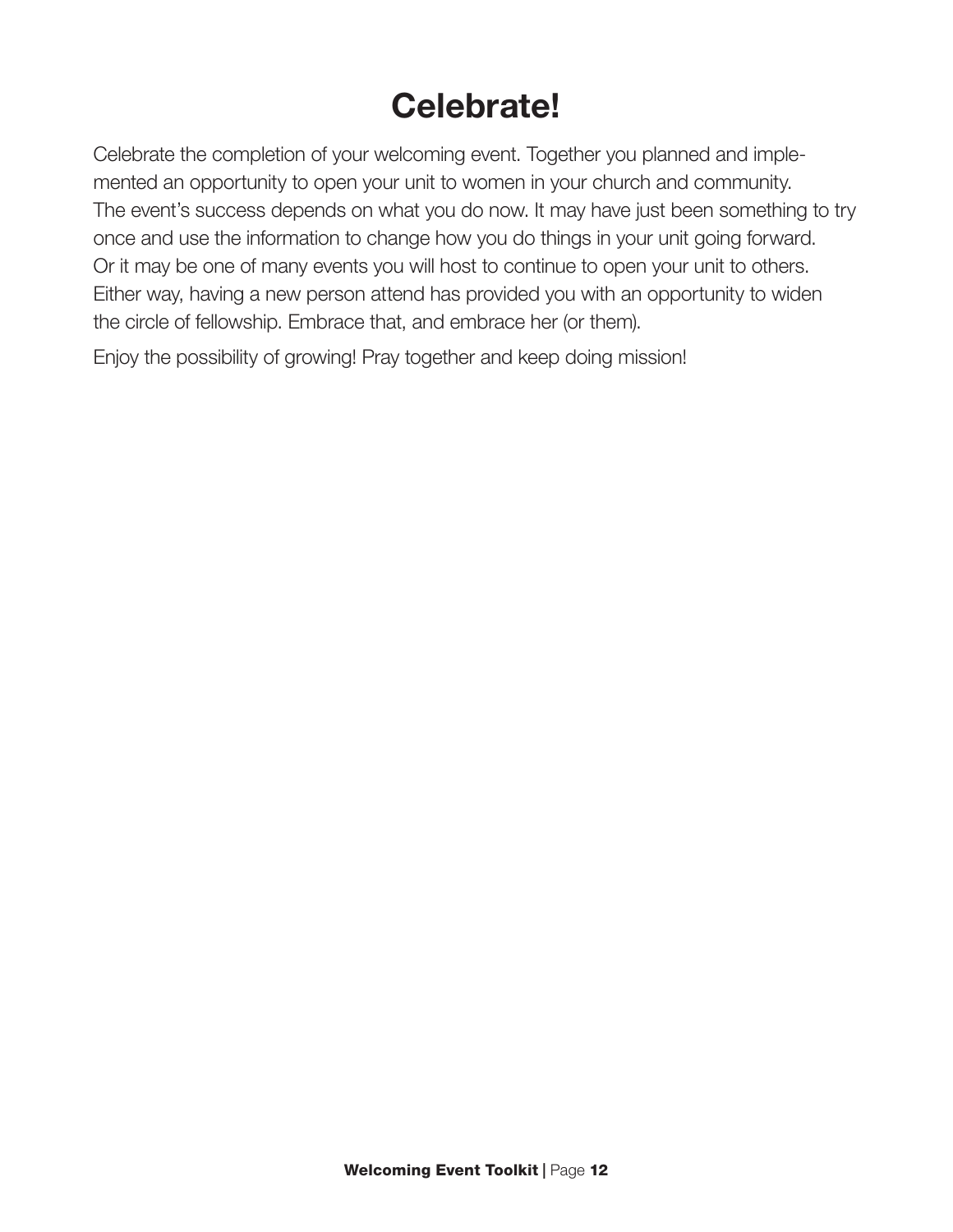# Supplemental **Materials**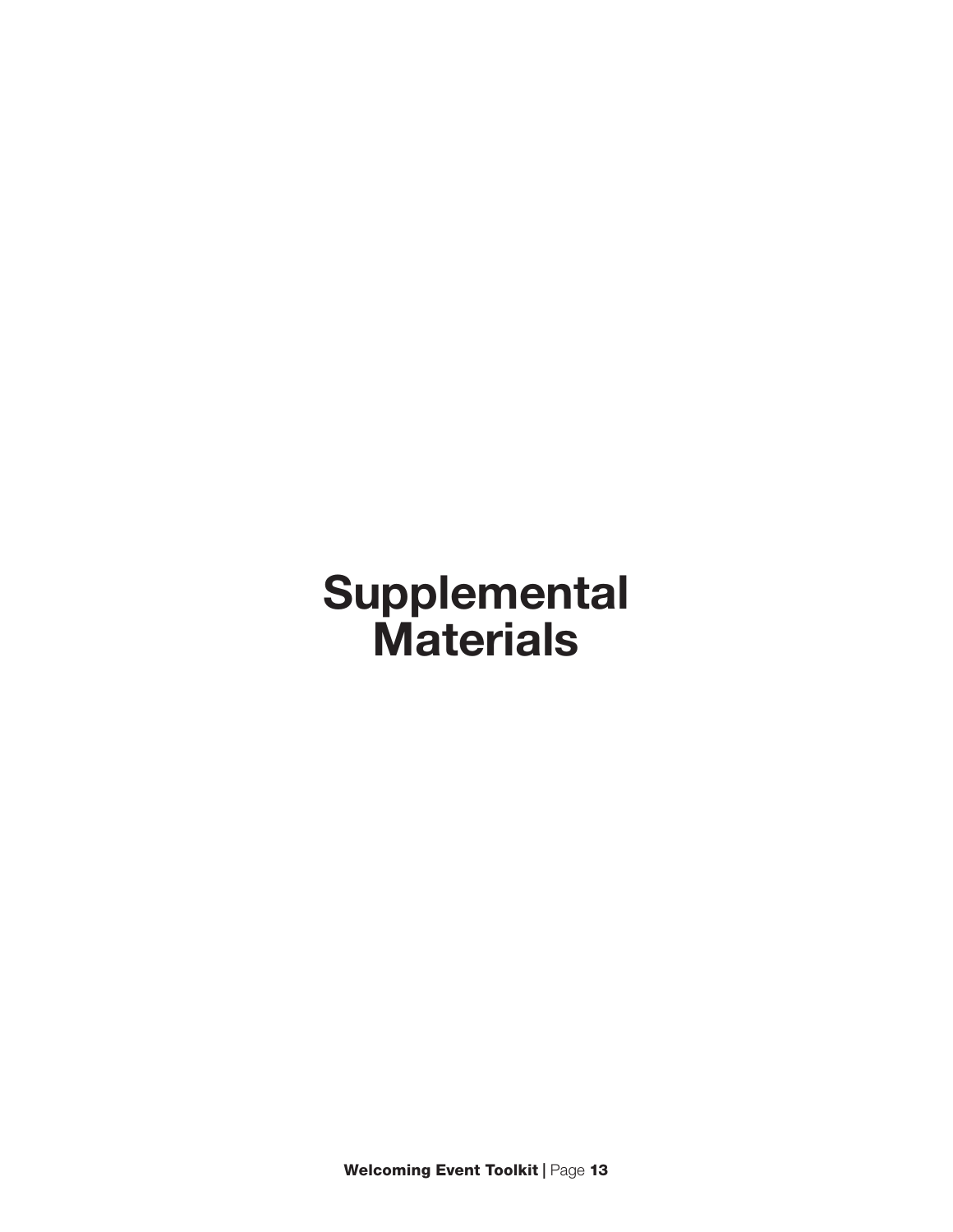## **Logistics**

This event should focus on a specific audience or interest—narrow not broad. You may choose not to invite *every* woman. The following guidelines can work for all United Methodist Women events as we grow to be more radically welcoming.

### Where?

How many women do we hope to have? How wide will we circulate our invitation? Would women feel more welcome in a church, home or community location? What kind of environment is needed for the theme (intimate, social, indoor, outdoor, etc.)?

### **Facilities**

Are there rental costs? Does the space comply with the Americans With Disabilities Act? (See www.ada.gov/2010\_regs.htm). Is there parking or access to public transportation? Is it centrally located or accessibly located? How many people can fit in the space? Can the space accommodate child care?

How many people can we afford to host? Consider costs of refreshments, facility rental, handouts, child care, etc. Will we have "breakout" groups? Do we need technology? What resources do we want to share or show?

### **Registration**

Will we ask people to register ahead of time? If so, how? What's the deadline? How will we register attendees and get contact information on-site? Will we have anyone under 18 years old? How will we make it a safe space for children and youth? Will vulnerable adults be invited? How will we handle that? (Safe Sanctuaries policies can provide guidance. See www.gbod.org/lead-your-church/safe-sanctuaries and consult your conference Safe Sanctuaries policy.)

### **Safety**

If a participant needs medical attention, what's the procedure? Do we need a room for nursery services or child care? How will attendees stay safe in the event of a natural disaster or weather event?

### Green Meetings

United Methodist Women is encouraging members to use green meeting guidelines. Tips, tools and resources can be found at www.unitedmethodistwomen.org/sustainability and www.epa.gov/oppt/greenmeetings. What environmental impact will this meeting have? Can we limit our carbon footprint by reducing paper handouts, using reusable plates and utensils for food and snacks, using a facility that observes environmental guidelines? (See www.unitedmethodistwomen.org/environment.)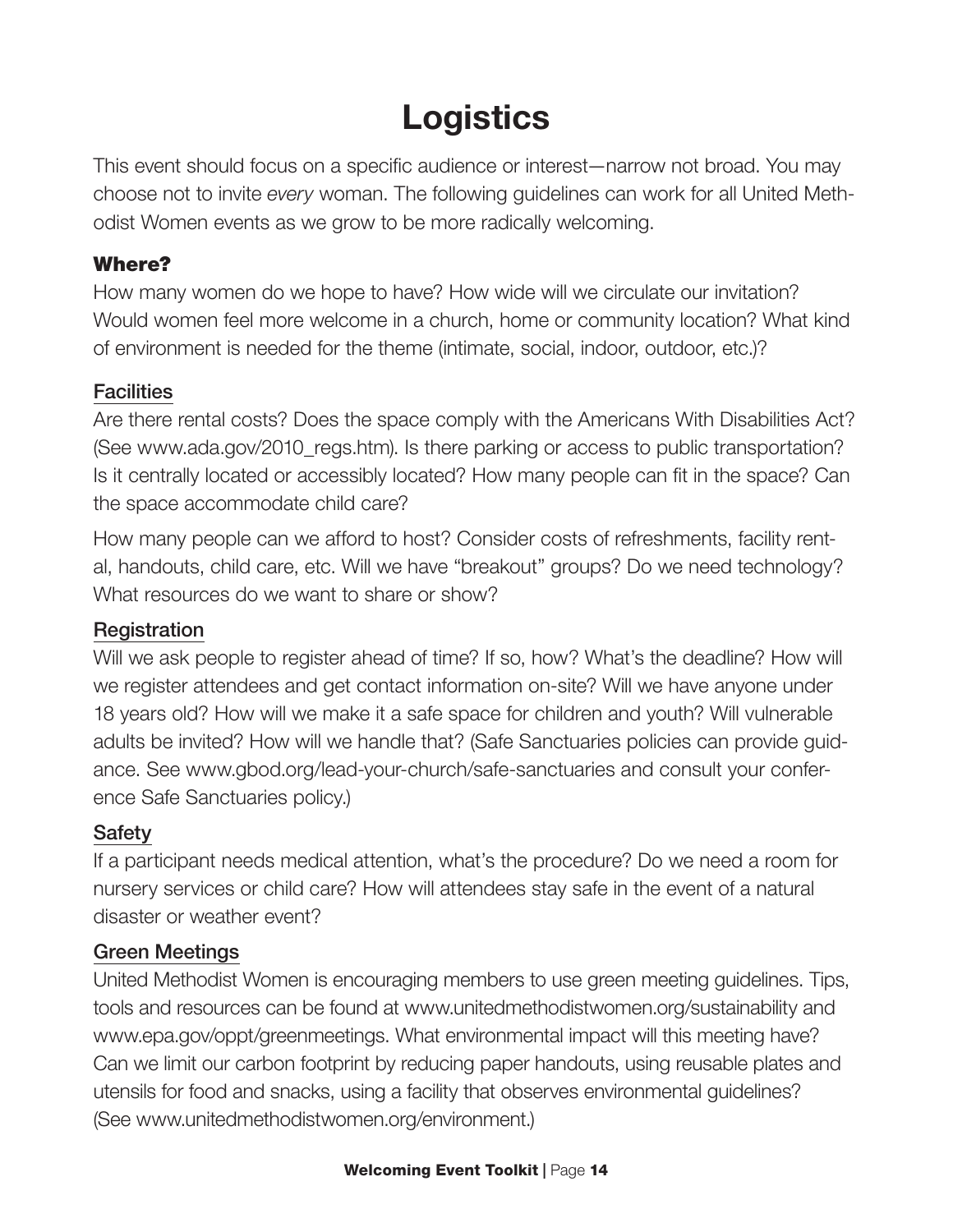### When?

There is not going to be a day and time that suits everyone, but plan for the best time for the most people.

**Time of the year:** What church and community events are happening and when?

**Time of day:** Do we hold the event at night, after work hours? What about older persons who do not drive at night? Do we provide child care?

**Theme:** How does the day and time fit with the theme?

Day of the week: What is best for persons who work, who have family responsibilities, who are students, who are elderly, etc.?

**Transportation:** Do people need to "buddy up" with younger women or older women to help get them to the event? Accompaniment and relationships are key. Offering transportation and assigning current members may foster relationship building no matter what the program is.

### Who?

Is this event for all the women in the church or community? Can or should clergy attend? Is the event for younger women (under 18 years old)? Is it for vulnerable women? Will we need someone who can provide nursery or child care services? Might children be included in the meeting room? Those providing nursery services will need to have background checks. Consider offering child care reimbursement for mothers who want to choose their own child care options.

Will we need language interpretation? Can this be accommodated? If we have an interpreter, the person should have a good understanding of the content and context so she or he can really connect with the persons who will be participating.

### What?

Can the leadership team facilitate this event? Provide inspiration? Respond to questions? Demonstrate hospitality and fellowship? Listen? Build relationships? Do outreach? Should we consider an outside person as a resource? If so, who might that be? Will she or he be paid? Who will take responsibility for follow-up?

Will we have food? Will food bring more people or be a means for relationship? Could food create a role for the wider United Methodist Women group to share with others and be involved? Or could food be a burden? If food is served, be sure it takes into account food allergies (which will need to be indicated on registration), health concerns (diabetes, hypoglycemia, etc.), special diets (vegan, vegetarian, gluten-free, etc.) and if the food is locally grown, seasonal and healthy. Consider what is affordable. Consider children, if they are being welcomed, and how they will be served.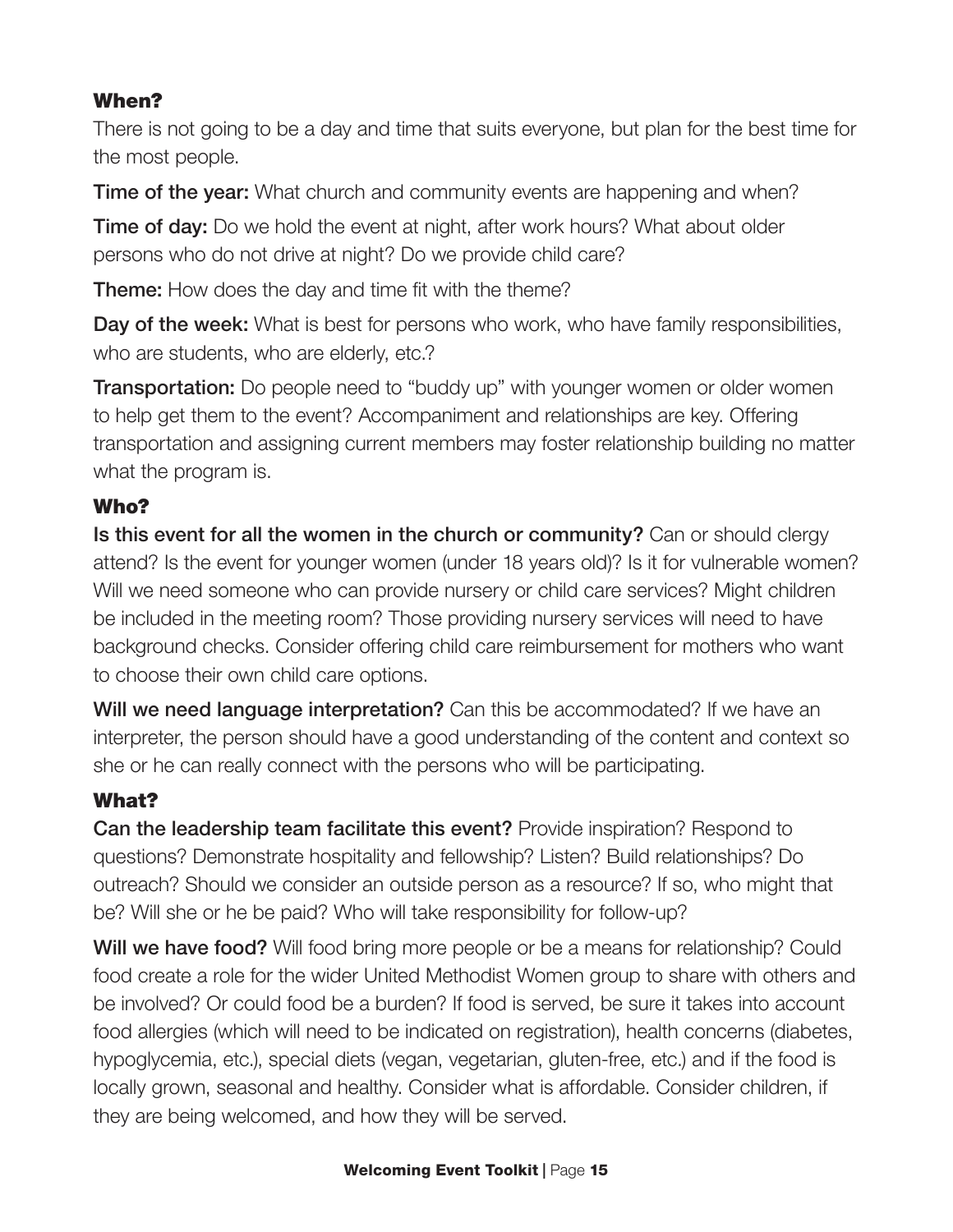### How?

Hospitality and relationship are very important. Choose people who make others feel welcome. Identify greeters (see "Guidelines for Greeting and Observing" in Supplemental Materials). Have some folks welcoming others both outside and inside. Greeters should keep mixing and making introductions. This is intentional work. Remind current members not to congregate together but to continue to extend welcome to newcomers. Consider decorating the meeting space with colorful cloths or posters, a worship center, flowers or something similar.

Build in a debriefing after the event so follow-up can be planned. Designate observers at the event so they can identify reactions, recommendations, ideas, etc. Observers should not have other assignments so they can participate freely and focus on what is happening.

### Create a timeline for pre-event, event and post-event.

- Set the date.
- Decide on the location.
- Create invitations.
- Plan event specifics. Have a preparations meeting. Plan a follow-up meeting after the event.
- Include everyone's responsibilities—what, by when, etc.—in the event plan. Be specific. What is the role of the planning team? How will all current United Methodist Women members be involved in this event?
- During the event, take time to visit one another, but not in the kitchen. This is a Mary—not Martha—event (Luke 10:38-42). Build in extra time for setting up and cleaning up when folks are no longer there. While the event is taking place, make every effort to be *with* the participants.
- Remember that this is about creating relationship. Plan communication with participants before, during and after the event.

How will the space be set up? Do we need round tables or long tables? Should the chairs be in rows or a circle, or will we use pews? This will impact the interaction.

What signage will be available to indicate the entrance? (This is important for new people.) If the event is in the fellowship hall, where is that? Will we be collecting money? This is contingent on the event type and your audience. Use your best judgment to ensure no one feels limited or excluded.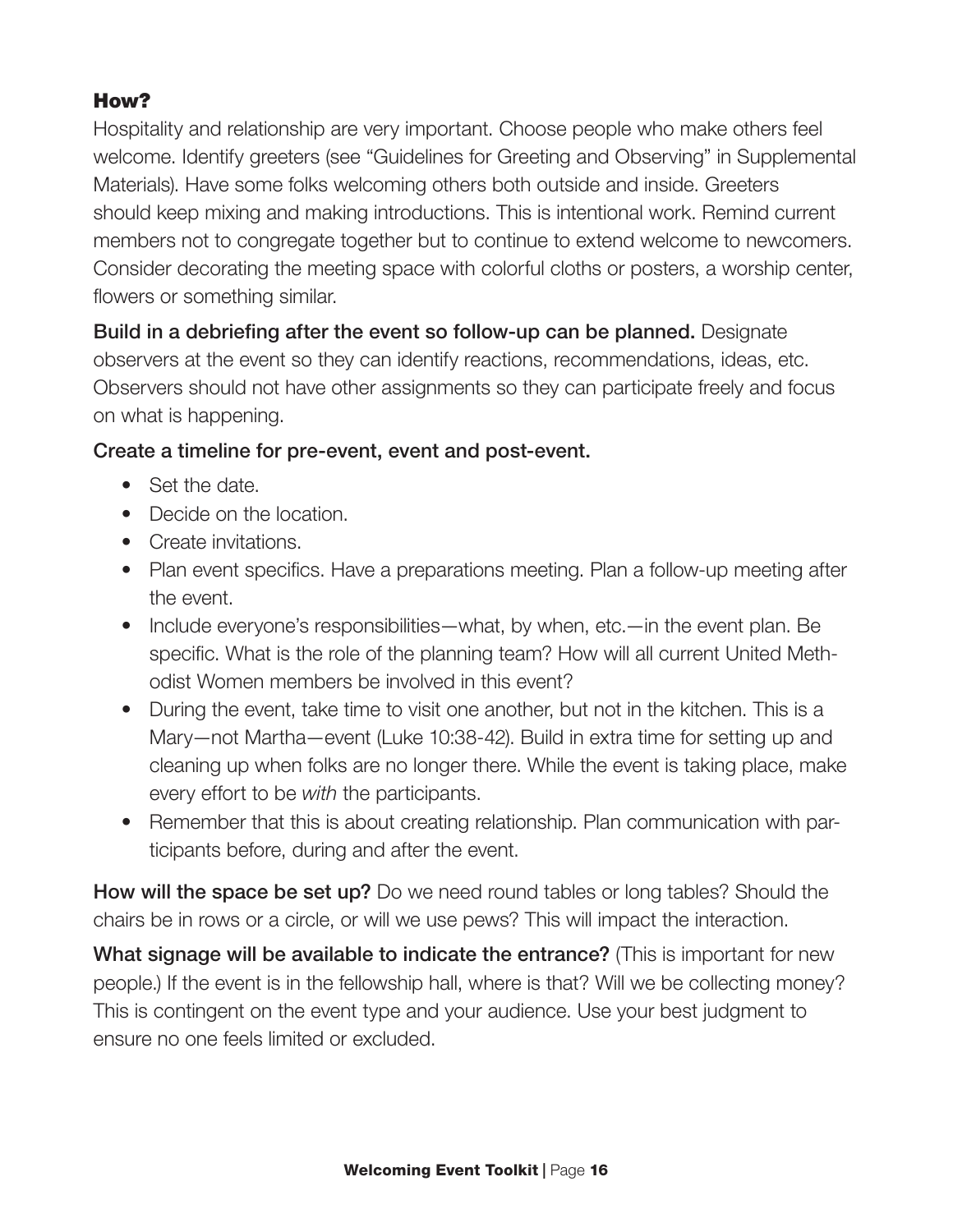## Sisterhood of Grace Covenant

As a community of women organized for mission it is important that we be the creative, supportive fellowship espoused in our PURPOSE. In that spirit, these guidelines, often referred to as "ground rules," provide a framework to ensure open, respectful dialogue and maximum participation to share, pray, learn and listen together.

- Listen actively, with head and heart.
- Speak from your own experience.
- Participate to your level of comfort.
- Be aware of body language.
- Respect confidentiality, including with photos posted via social media.
- Expect unfinished business—both discomfort and joy.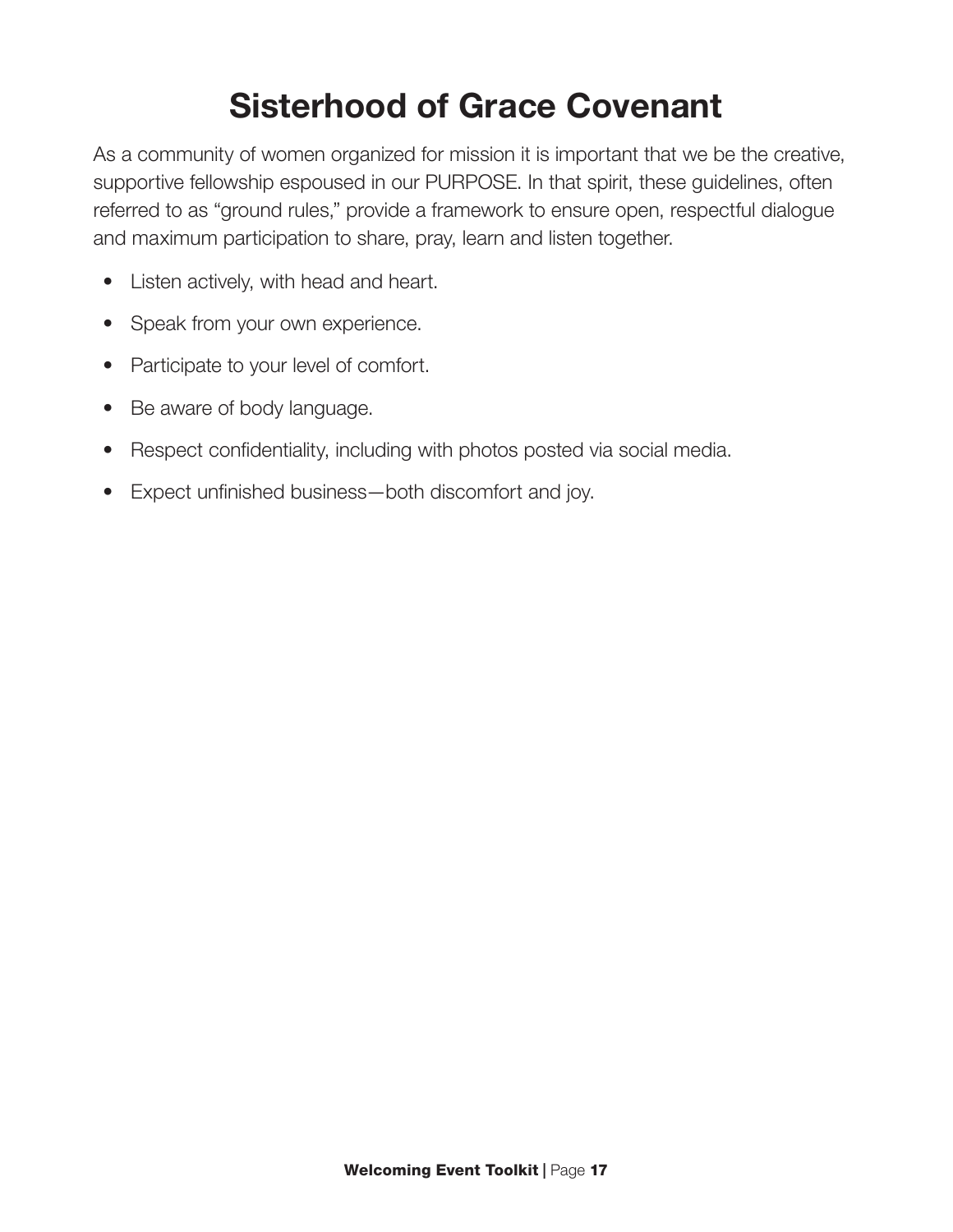## Guidelines for Greeting and Observing

In the excitement of reshaping and renewing United Methodist Women, we may not realize how we look to others. Here are some guidelines for greeting guests and observing the interactions of participants.

### **Greeters**

Strategically place greeters throughout the meeting place to welcome attendees. The size of the space will influence the number needed. Examples:

- The parking lot and outside the front door (weather permitting).
- Inside the front door.
- Outside the meeting room door.
- Inside the meeting room door.
- At the registration table.
- Two inside the room to lead newcomers to women who may already be seated and to make introductions.

### **Observers**

Identify at least two observers to sit or stand in different areas of the meeting room to take notes (without calling attention to themselves).

### Record observations:

- Is the room set up to encourage interaction among participants? For example, round tables? Small groups of chairs? Refreshment table easily accessible and inviting?
- Is each newcomer greeted and introduced to another member? Is anyone left to herself? If so, for how long?
- How is the newcomer greeted by a United Methodist Women member? Is the member friendly? Does she listen, or is she obviously interested in something else?
- Are members scattered throughout the room or clustered by themselves?
- Is a newcomer left alone at any time?
- Does the program seem to relate to the needs or interest of the newcomers? Or does it have no apparent relation to the needs and interests of the newcomers?
- If there is an activity, circulate among participants and write down relevant comments from all participants. Observe how comments by members might affect newcomers. Include observers' thoughts in the debriefing report to the leadership team.

Monitoring is a delicate job that might hurt sensitive feelings, so be gentle but objective. Our goal is to make disciples for the Kin-dom!

Guidelines prepared by Glenna Brayton as part of the Pilot Site Project at Pagosa Springs, Colorado, 2014

#### Welcoming Event Toolkit | Page 18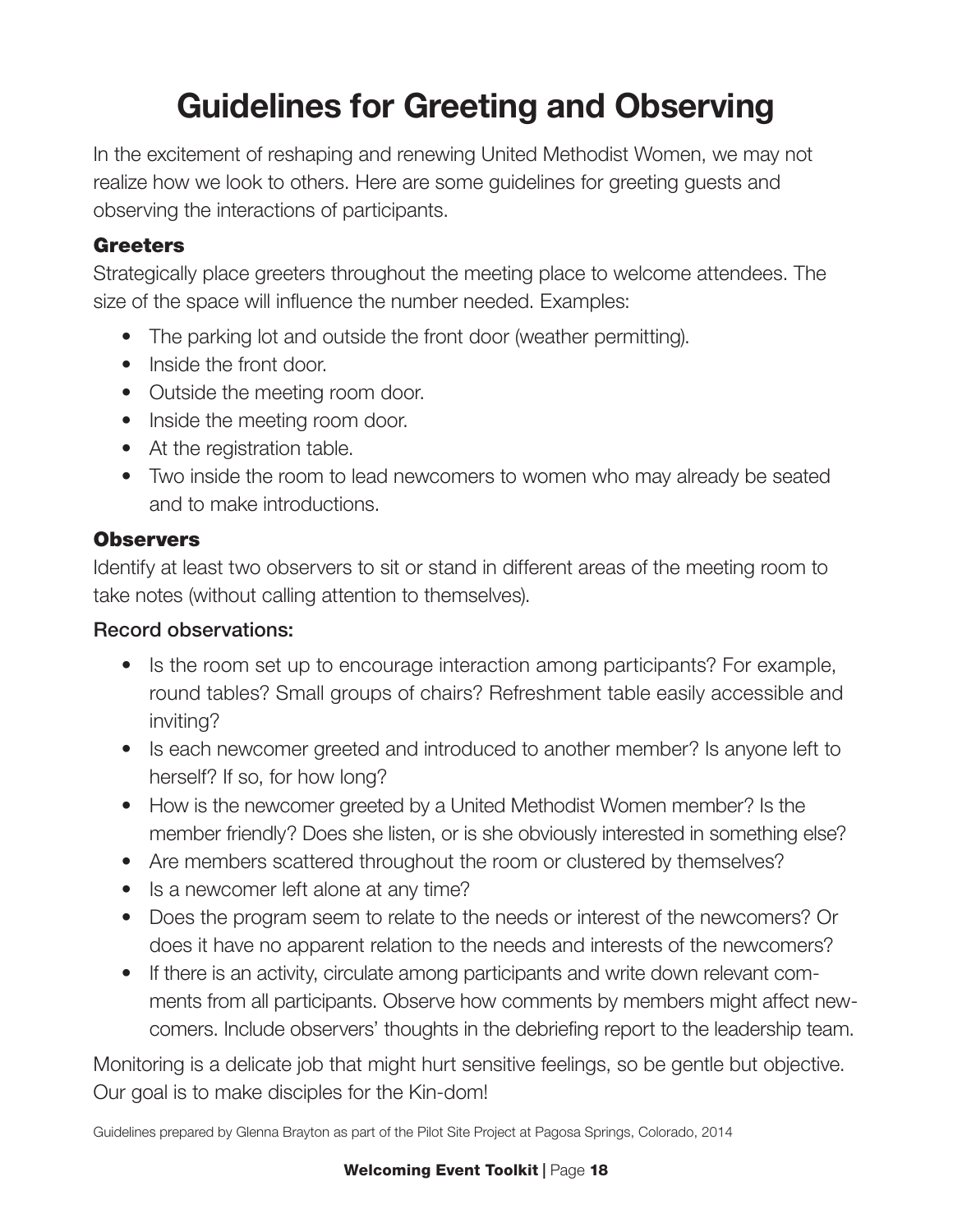## Guidelines for Compassionate Listening

Once you have identified persons to serve as compassionate listeners, make sure they are committed to the following:

- Listen to really hear what is being said.
- Listen to understand.
- Listen to learn.
- Listen without comment. You don't have to agree.
- Listen completely focused on the speaker. Don't try to come up with counter arguments or to frame your reply.
- Listen with respect, regardless of the speaker's status or position.
- Listen to find connections between you and the speaker.
- Listen with empathy.
- Listen with your heart.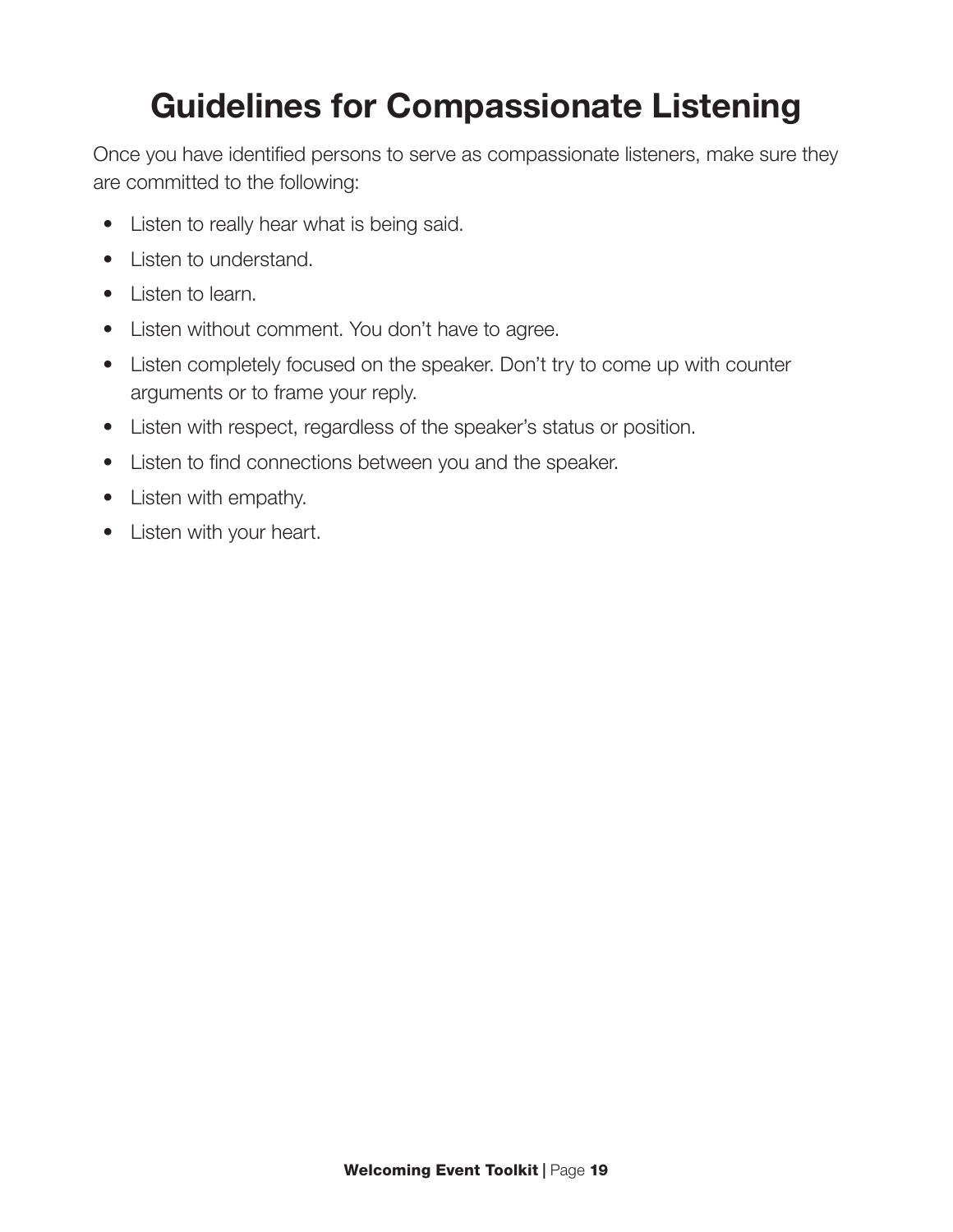## Creating a Safe Space for Young Women

As United Methodist Women enters into a more flexible structure, we are looking at having more young women join us. United Methodist Women events at all levels must adhere to guidelines that provide the most comfortable and safe space possible. Boundaries keep us intact. Therefore, here is an example covenant for young women's (younger than 18 years old) participation:

As a participant I take seriously my responsibility and affirm my commitment for the well-being and safety of myself and others. I agree to remain on the site of the event or meeting unless I have been granted permission to leave by my adult chaperone/parent and at least one other adult. I will attend all scheduled activities, sessions and meals. If applicable, I will observe published curfews by being in my room, being quiet and not disturbing others. I understand that anything considered illegal for minors (people under 18 years old) under civil law and criminal law applies to this event or meeting as well. Therefore, I will obey all laws. I will not use tobacco, illegal substances or alcohol, nor will I possess any fireworks. I will respect the equipment and property of others and care for the facility which we share.

This example covenant is made between each young woman and the entire group.

A chaperone, as designated by her parent or guardian, is assigned to each young woman who participates in an event without her parent/guardian. Whether accompanied by a chaperone or parent, there may be times when the two will be in different places at the same time. All of us are invited to be our sister's keeper and to share together in the responsibility to make this event a safe environment for young women. There should be two adults in every meeting room. Please do not leave a young woman alone in a meeting room if there is only one adult left—stay so everyone can leave together. This is for the protection of both the young woman and the adult leader. If you see questionable conduct or suspicious activity, please intervene for the young woman and then report such concerns to the person designated for child protection at this event. Actions will be determined by the designee in consultation with the young woman's parent and/or chaperone and the young woman.

Our life together should be a safe and life affirming one.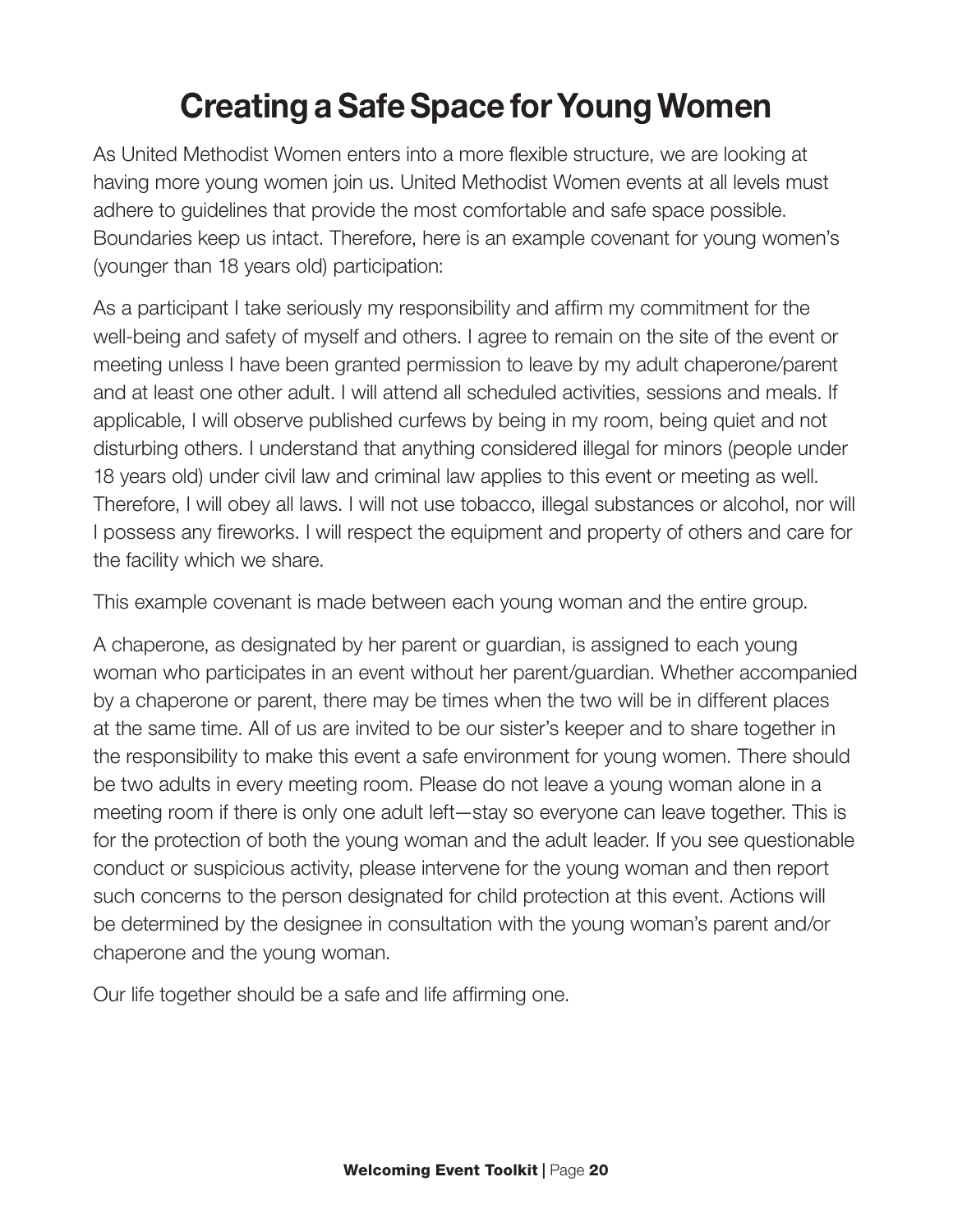## Guidelines for Facilitating

One of our main objectives is to get results. The kinds of results we want will vary. Sometimes the goal will be planning a successful welcoming event that engages new women, or it could be building ongoing relationships that create new event opportunities in the future. The facilitator(s) will be key in setting a tone and helping the flow of these events. Here are some key points and easy-to-follow techniques for helping make sure people engage and interact.

### The Role of the Facilitator

- To make things easy.
- To bring clarity to confusion.
- To keep the discussion focused and on track.
- To keep things balanced and ensure everyone is included.
- To summarize discussions and conversations.
- To start and/or bring to an end.

### What to Watch For

Being a facilitator is not always easy. Sometimes the dynamics of a group or setting may make it hard to share information or keep people engaged. Here are some key points to keep in mind:

- Radical welcome—everyone should feel invited.
- Focus should be on the group.
- Help to process emotional reactions, miscommunication, misinterpretation and misperceptions.
- The process is more important than the prepared content.
- Be prepared for information overload and/or vagueness.

All facilitators hope for positive group engagement where multiple views can be expressed. Facilitators want conversations to be a source for inspiration, new ideas and information to be shared and questions to be asked. We are hoping that the welcoming event will do all that and more to help develop membership.

In order for this to happen we must be aware of and realistic about our own communication and personality styles and those of others.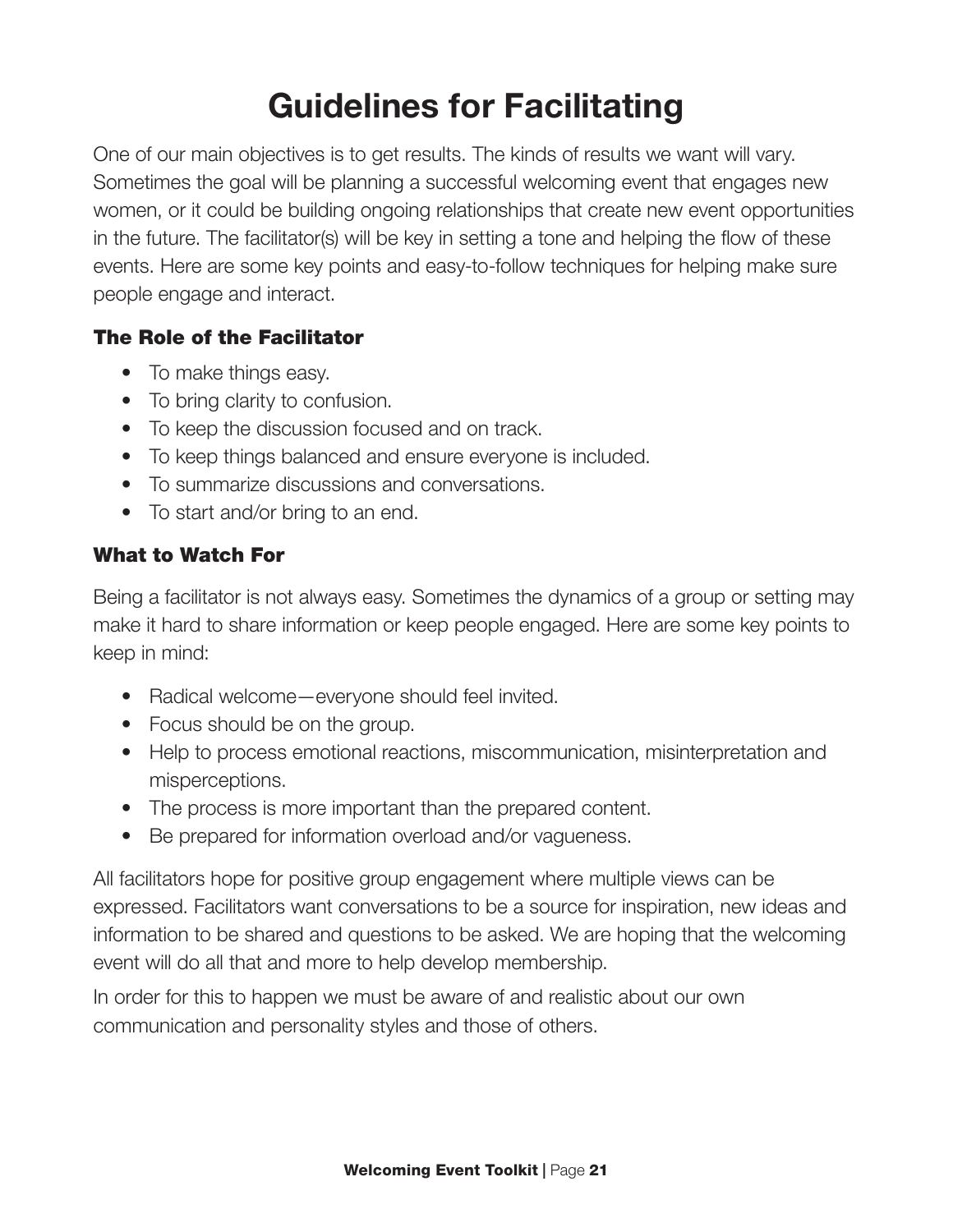Behaviors and patterns to keep in mind:

- Interrupting or dominating: Not allowing others to fully express themselves, telling stories that take the conversation off topic and/or trying to take control.
- Rushing: Not giving enough time for exercises or discussion or not listening attentively or fully.
- Withdrawing: Refusing to participate or detaching from the discussion.
- Discounting or blocking: Disagreeing with all ideas and suggestions or minimizing individual or team contributions.

### How to Help

Being aware of what to watch for can help you quickly diffuse deconstructive behavior. Though this welcoming event is staged to be an informal gathering, it may be best to call out some simple ground rules during the introduction of the event.

If you do run into a difficult situation that calls for you to bring back the focus, consider the following techniques:

- Do not overreact.
- Listen to be sure you understand the concerns and repeat them for clarity.
- Remind the group of the task(s) or objective(s) at hand.
- Break out in table groups to bring focus back to the task(s).
- Refer back to the ground rules.

Finally, the two most important things you can do are to always be listening and have fun! Just be yourself, have fun and be sure to listen, listen, listen!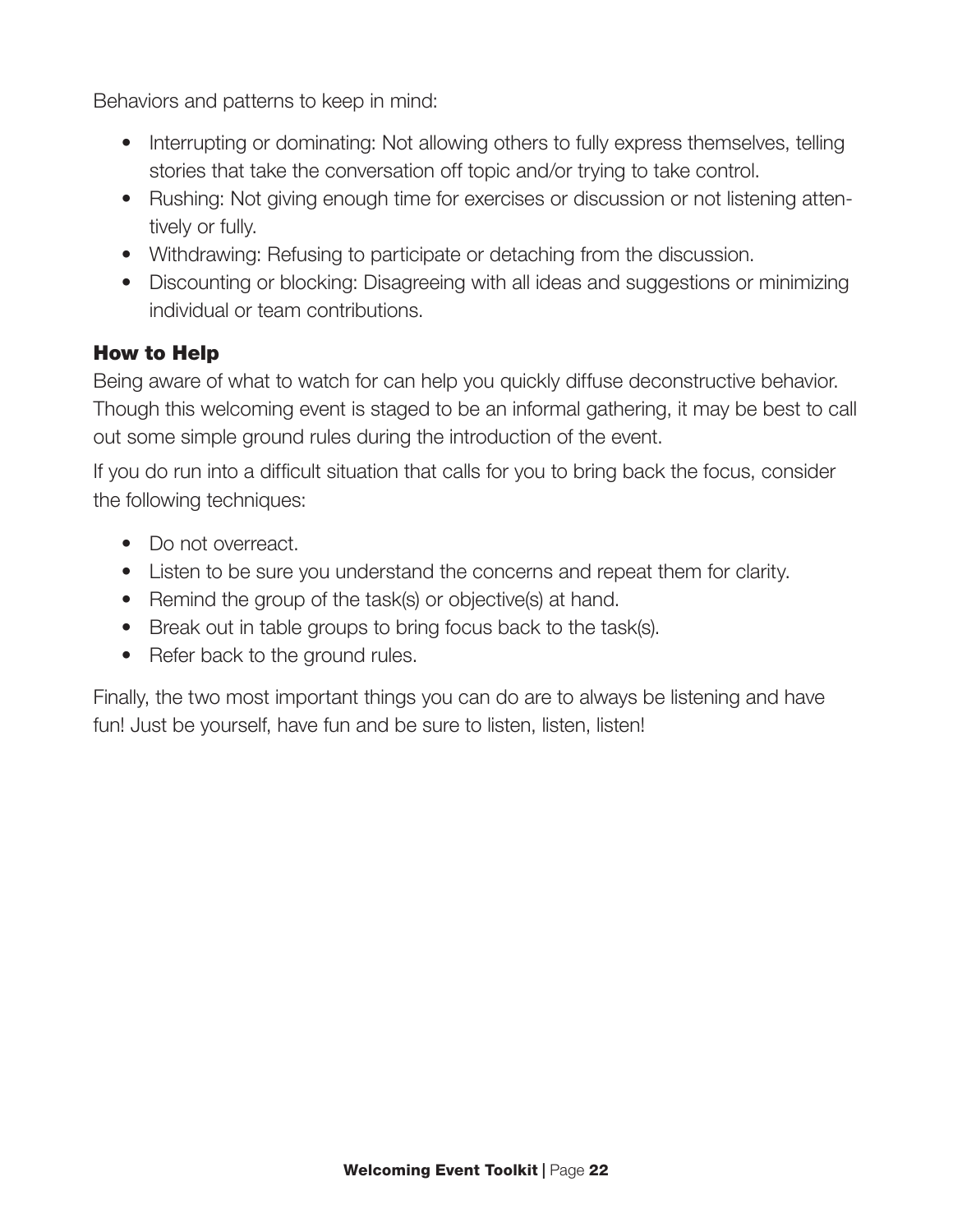### List of Supplemental Resources

"We Are United Methodist Women" brochure *United Methodist Women: On a Path for Mission* booklet Reading Program catalog All available from United Methodist Women Mission Resources at www.umwmissionresources.org

#### response magazine

Subscribe: www.unitedmethodistwomen.org/response Back issues: www.umwmissionresources.org

Invitation Poster Available for download at www.unitedmethodistwomen.org/member-kit